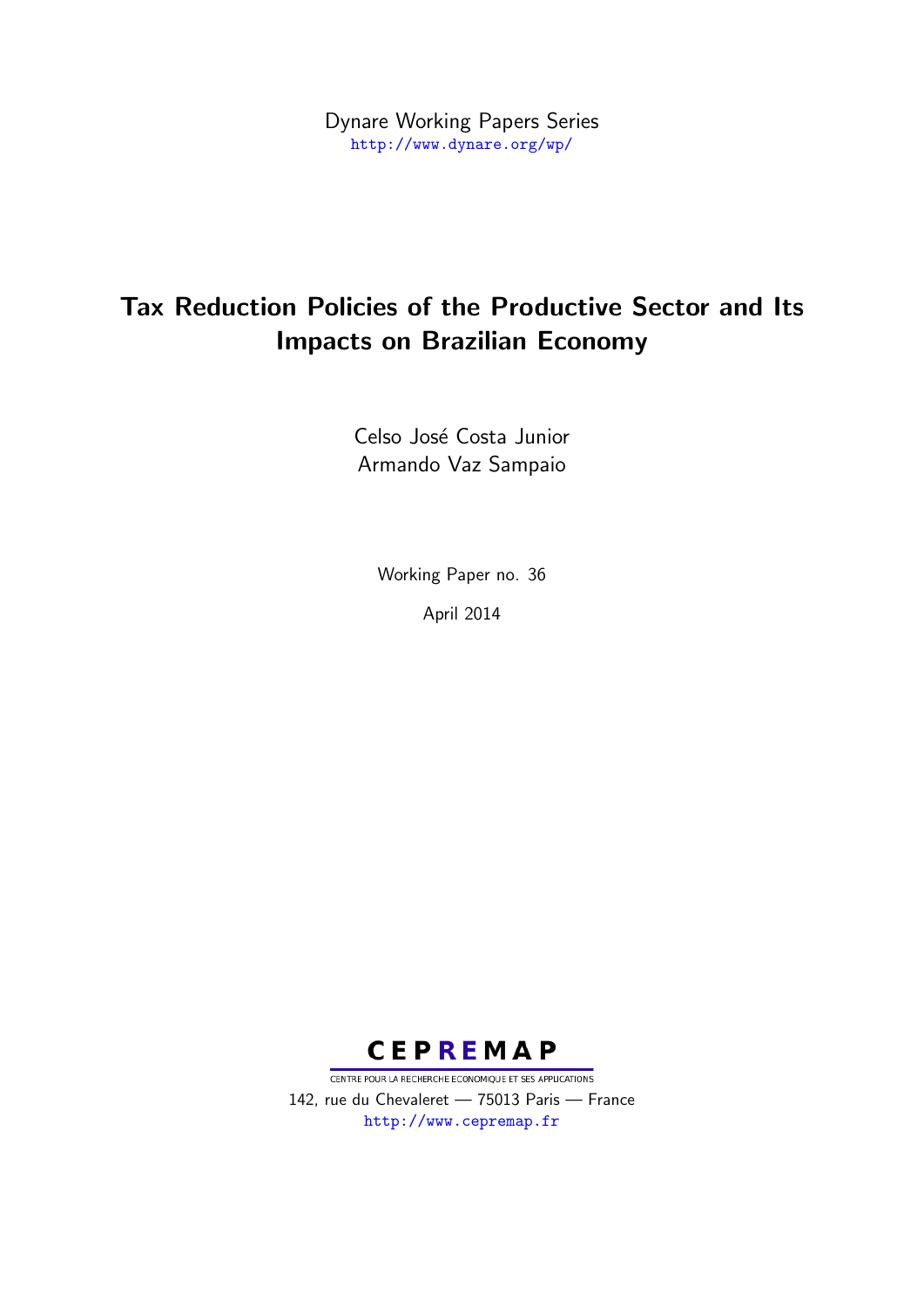# <span id="page-1-0"></span>Tax Reduction Policies of the Productive Sector and Its Impacts on Brazilian Economy

Celso José Costa Junior <sup>∗</sup> Armando Vaz Sampaio †

March 17, 2014

#### Preliminary Draft

#### Abstract

There is a widespread feeling in Brazilian society that tax reform has become necessary. Analysts seek to mitigate the perverse impact of taxation on economic efficiency and competitiveness of the productive sector. In view of this, the objective of this work is to contribute to the discussion about tax reduction in the productive sector through a dynamic stochastic general equilibrium (DSGE) model. To achieve this purpose, two stochastic shocks will be analyzed in the tax rates changes on labor income and capital income. The results suggest that the tax reduction in the first tax is greater than the same effect in the second. In this first shock, there were increases in output, consumption and investment and decreases in public debt and government spending. In the second shock, the poor performance was related to low growth in the capital stock. The results of the tax revenues were similar for the two tax reductions. They showed alignment with the major tax reform proposals for Brazil, a decrease in direct taxes and an increase in indirect taxes.

Key-words: DSGE Models, Tax Reduction, Simulation. JEL: C63, E37, E62

# 1 Introduction

Few topics were more discussed by Brazilian economists that the tax reforms of this country. The general feeling is that the Brazilian Constitution of 1988 initially created a system of insufficient funding for the size of the state. Because of this, the government had to create a series of taxes to supplement state funding without much concern about economic rules of taxation. The main result of this policy was a tax system that adversely affects the competitiveness of the productive sector, among other factors.

<sup>∗</sup>Professor da Escola de Neg´ocios da Universidade Positivo. e-mail: cjcostaj@yahoo.com.br

<sup>†</sup>Professor do Programa de Pós-Graduação em Desenvolvimento Econômico - Universidade Federal do Paraná. e-mail: avsampaio@ufpr.br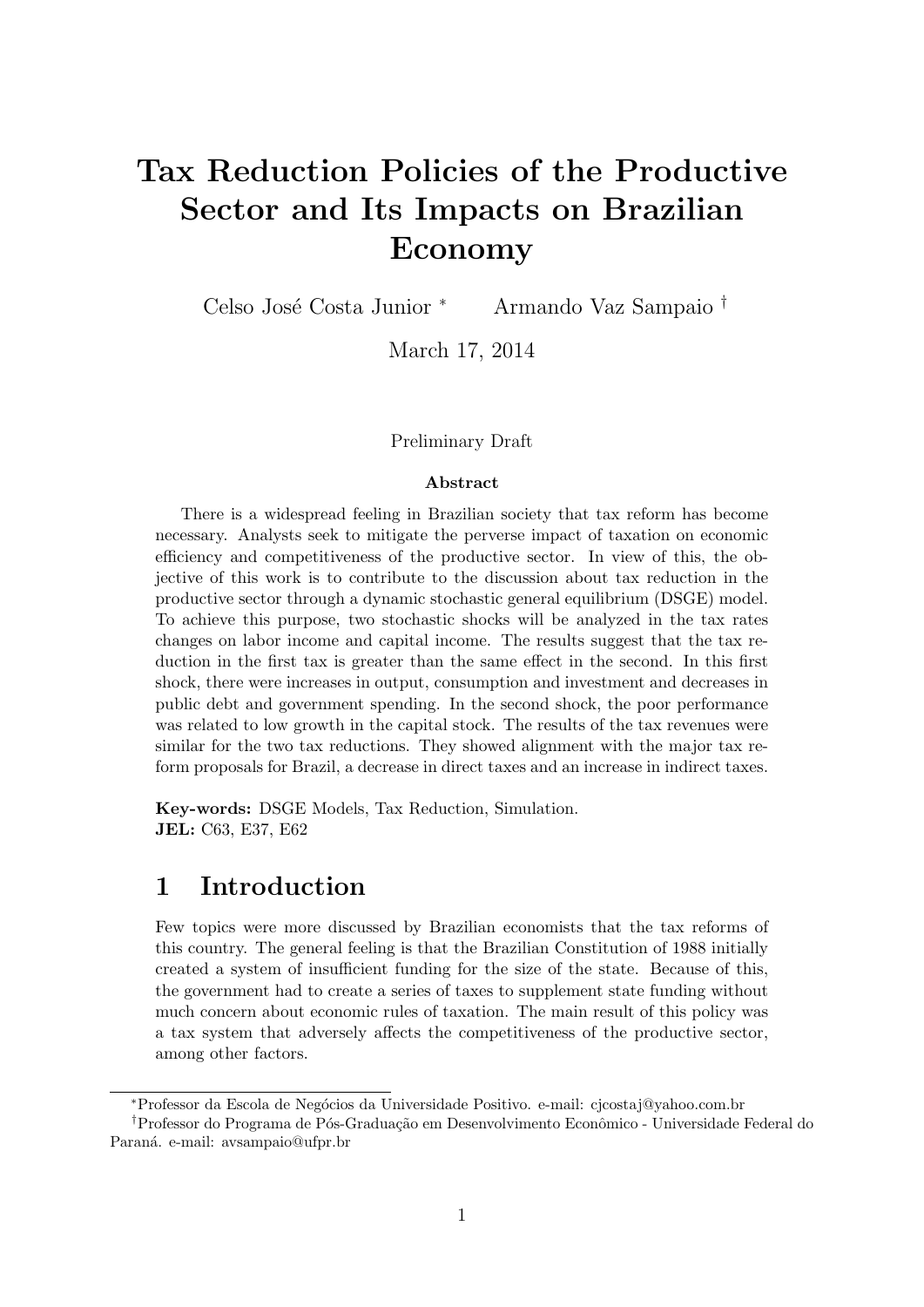The tax literature shows significant differences between the tax reforms in many countries in recent decades. Sandford (1993) contributed a summary listing common elements including reducing the number of tax rates and their maximum marginal value in the income tax of individuals; reduction in the aliquots of corporations; and an increased share of consumption taxes rather than income taxes.

Following this trend, this work aims to contribute to the discussion on tax re-forms analyzing tax reductions in the productive sector through a DSGE model<sup>[1](#page-1-0)</sup>. To achieve this purpose, two stochastic shocks will be analysed: the shock from the tax rate on labor income; and the shock from the tax rate on capital income.

There is extensive literature about the possible impact of tax reforms in Brazil: Cavalcanti and Silva (2010); Santana, Cavalcanti and Paes (2012); Paes and Bugarin  $(2006)$ ; Pereira and Ferreira  $(2010)$ ; Araújo and Ferreira  $(1999)$ ; Lledo  $(2005)$ ; and Fochezatto and Salami (2009) evaluated the impacts of proposed reforms in the national tax system. Menezes and Barreto (1999) and Teles and Andrade (2006) simulated the combined effects of tax and pension reforms. The literature cited was basically built using models of overlapping generation  $(OLG<sup>2</sup>)$  $(OLG<sup>2</sup>)$  $(OLG<sup>2</sup>)$ . Instead, this work seeks to contribute to the discussion using a DSGE model.

The 1980s has witnessed a major breakthrough in the field of macroeconomic modeling. The first examples of this new methodology emerged from the models of real business cycles (RBC), primarily through the groundbreaking work of Kydland and Prescott (1982). Its builders were criticized for focusing the analysis on only one type of shock in a kind of economic structure and for not recognizing any active role for monetary policy. Therefore from the perspective of a central bank, it was difficult to see how these models could bring any positive contribution to the discussion of monetary policy.

Twenty years later, this controversy was completely dissipated. The main reason was that the methodological innovation overlying the RBC models brought the introduction of frictions that allowed the incorporation of Keynesian principles and new shocks to the initial modeling. The success of this new model made it possible for the main economic institutions to develop their own DSGE models as did Central Bank of Brazil (SAMBA), European Central Bank (NAWM), Bank of Canada (Totem), Bank of England (BEQM), Bank of Japan (JEM), Bank of Chile (MAS), European Community (QUESTIII) and the International Monetary Fund (GEM)). Nowadays, DSGE models are used to answer almost any behavior of an economic phenomenon, including issues related to fiscal policy.

This work begins with this introduction and section two presenting the economic model, with section three detailing the calibration process of the model structural parameters. The work continues with the results in section 4 and ends with the conclusions in section 5.

<sup>&</sup>lt;sup>1</sup>Dynamic Stochastic General Equilibrium - The DSGE methodology attempts to explain aggregate economic phenomena, such as economic growth, business cycles, and the effects of monetary and fiscal policy. Based on macroeconomic models with microfoundations.

 $2$  Overlapping generations models is a modelling type that uses representative agents who live a long enough finite period of time to overlap with at least one period of life to another agent.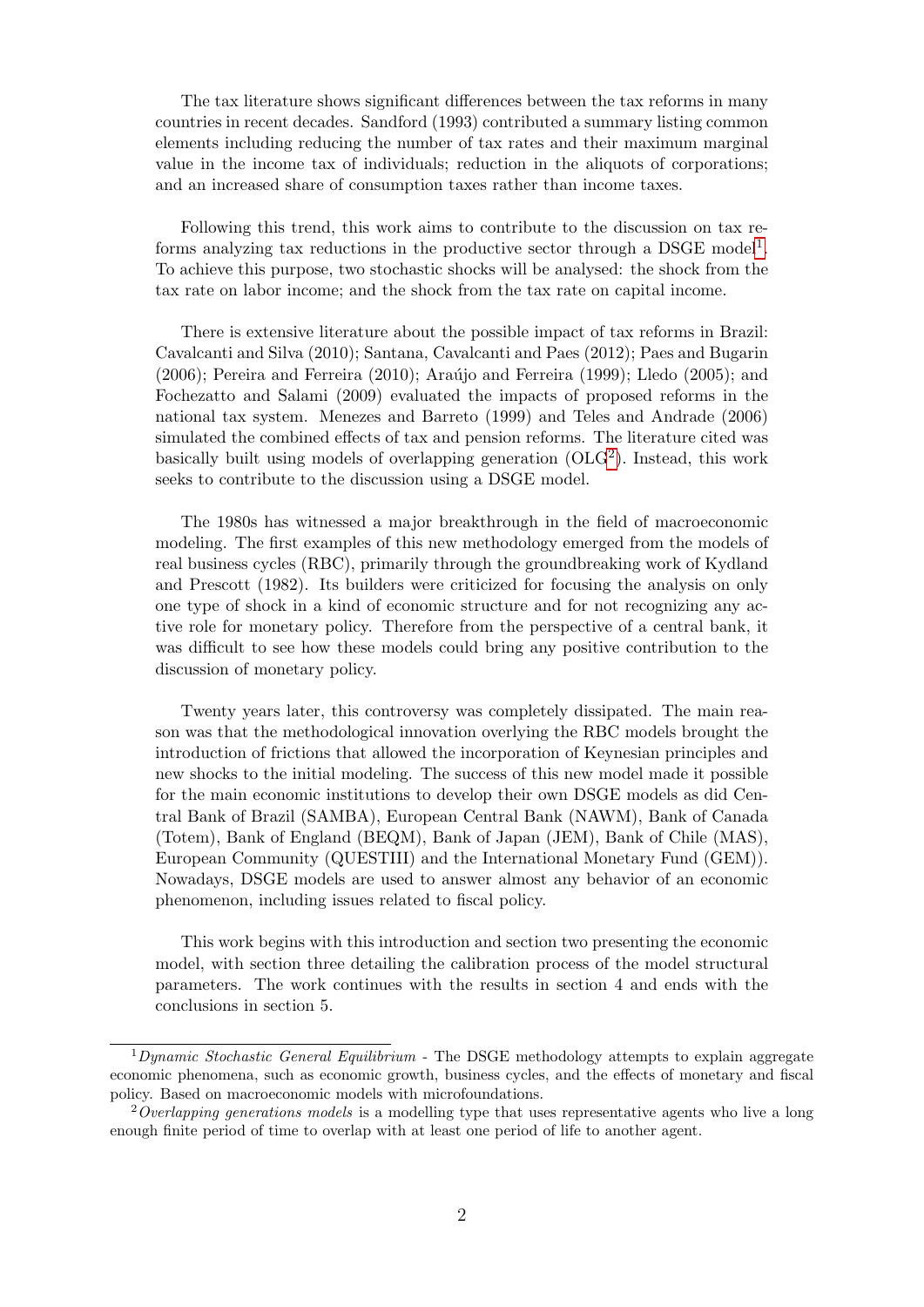### 2 The Model

The economic model of this work is a small and closed economy with sectors for households (Ricardian and Non-Ricardian), firms, and government (Fiscal Authority, Social Security and Monetary Authority). Besides the inclusion of non-Ricardian agents, this model has two other frictions: monopolistic competition and staggered pricing a la Calvo. The latter friction aims to avoid the model to have a very fast adjustment in relation to shocks, a factor noticed in empirical evidence.

### 2.1 Households

The household sector is divided into two types of representative agents: Ricardian, and non-Ricardian. The Ricardian household represents the active workers who are the contributors to the pension system, forming a fraction of a  $(1 - \omega)$  of the total population, while the non-Ricardian household features the inactive workers (retirees) formed by the remaining proportion of the population. The first type of household is able to maximize its intertemporal utility by choosing consumption, savings, investment and leisure. For saving, the household can choose between two different savings instruments - physical capital and government bonds. Briefly, with the disposable income after payment of taxes, the Ricardian household can purchase consumer goods, capital goods, and/or government bonds. On the other hand, the non-Ricardian household just allocates its income (social security benefits) in the acquisition of consumer goods.

#### 2.1.1 Ricardian Households (R) - Workers Active (Taxpayers)

Relying on the behavior described about the households, the Ricardian agent chooses how much to consume, how much to work and how much to acquire financial assets and physical capital to maximize the discounted stream of the expected utility<sup>[34](#page-1-0)</sup>,

$$
\max E_t \sum_{t=0}^{\infty} \beta^t S_t^C \left[ \frac{C_{R,t}^{1-\sigma}}{1-\sigma} - S_t^L \frac{L_t^{1+\psi}}{1+\psi} \right] \tag{1}
$$

subject to their budget constraint,

<sup>&</sup>lt;sup>3</sup>The most common utility function to represent the choices of Family Representative is the utility function of constant relative risk aversion (CRRA) (Gali, 2008; Lim and McNelis, 2008; Clarida et al, 2008; Gali and Monacelli, 2005; Christoffel and Kuester, 2000; Christoffel et al, 2009; Ravenna and Walsh, 2006). There are other common parameterizations for the utility function in the literature, examples: logarithmic utility function,  $U(C_t, L_t) = \ln C_t + \frac{L_t}{L_0} A \ln(1 - L_0)$  (Hansen, 1985); and utility function that would be a combination of the logarithmic and of the CRRA,  $U(C_t, L_t) = \ln(C_t) - \frac{v}{1+\chi} L_t^{1+\chi}$  (Gertler and Karadi, 2011).

<sup>&</sup>lt;sup>4</sup>A utility function must have certain characteristics:  $U_C > 0$  and  $U_L < 0$ , this means that consumption and labor have a positive and a negative effects, respectively, over the happiness of the households. On the other hand,  $U_{CC}$  < 0 and  $U_{LL}$  < 0, indicating that the utility function is concave. This represents that if the consumption increases the utility level also increases, but in a smaller and smaller proportion. Another assumption regarding the utility function says that this function is additionally separable in time. This assumption allows to speak of an instantaneous utility function, wherein the agent receives utility solely from consumption that performs at a given moment in time.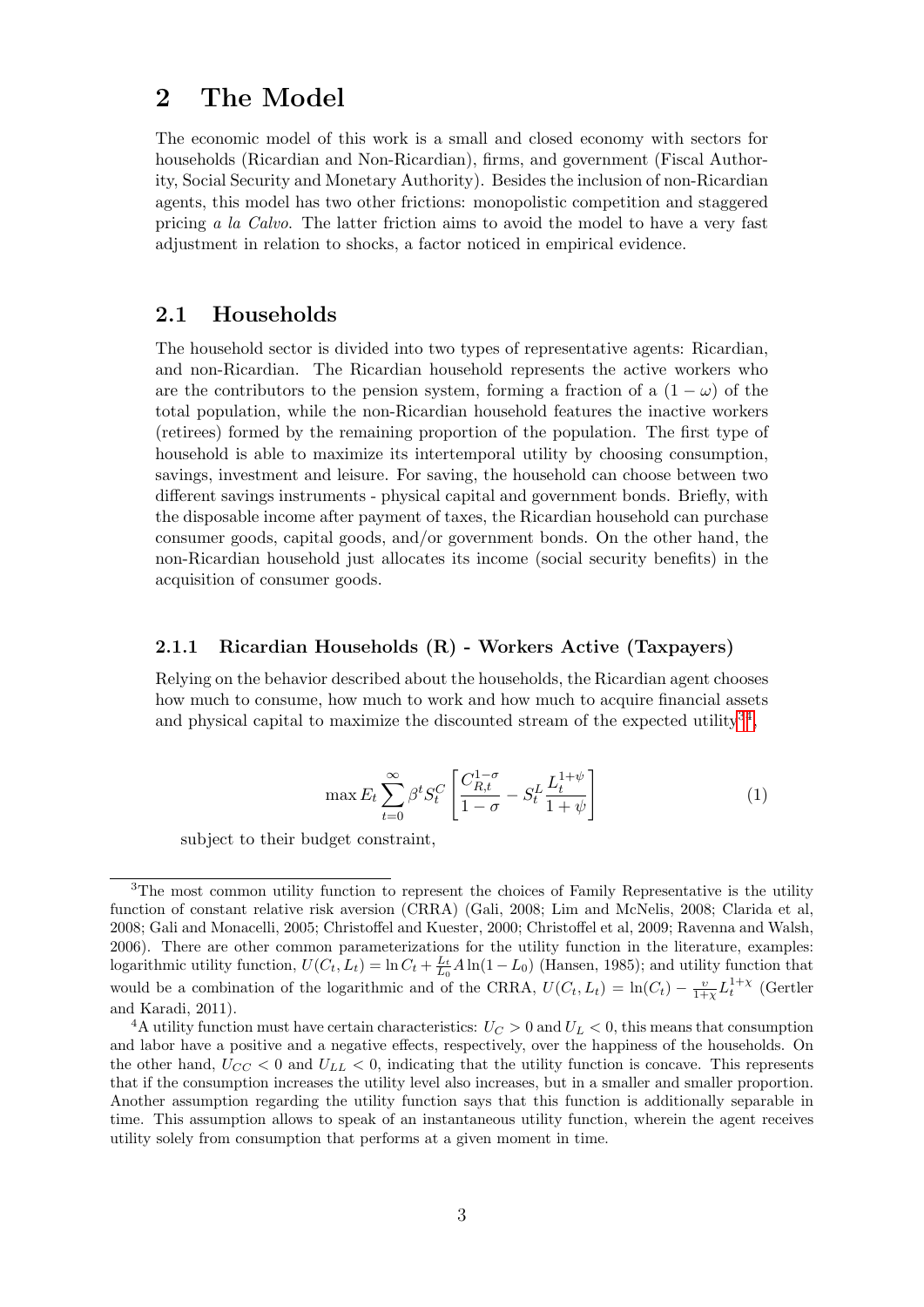$$
P_t (1 + \tau_c) (C_{R,t} + I_t) + \frac{B_{t+1}}{R_t^B} = W_t L_t \left( 1 - \frac{\tau_l}{\phi_t^I} - \tau_p \right) + R_t K_t \left( 1 - \frac{\tau_k}{\phi_t^k} \right) + B_t \tag{2}
$$

and in relation to the following law of motion of capital,

$$
K_{t+1} = (1 - \delta)K_t + I_t
$$
\n(3)

where  $E_t$  is the expectations operator,  $\beta \in (0,1)$  is the intertemporal discount factor,  $C_R$  is the consumption of Ricardian household, L is the labor,  $S^C$  is the intertemporal consumption shock,  $S^L$  is the shock on labor supply,  $\psi$  is the marginal disutility of labor and  $\sigma$  is the coefficient of relative risk aversion.

In the budget constraint,  $P$  is the general price level,  $I$  is the investment,  $B$  is the government bond maturing in one period,  $R^B$  is the rate of return on government bond (basic interest rate),  $W$  is the wage,  $R$  is the return to capital,  $K$  is the stock of capital,  $\phi^l$  and  $\phi^k$  are the stochastic components of the income tax on labor and income tax on capital, respectively. While  $\tau_c$ ,  $\tau_l$ ,  $\tau_k$ ,  $\tau_p$  represent the static components of the tax on consumption, income tax on labor, income tax on capital and on social security contribution, respectively. In this work, is being adopted the convention that  $B_t$  is the nominal bond issued in (t-1) and matured in t. Then,  $B_{t+1}$  and  $K_{t+1}$  are decided in t.

The Ricardian household purchases of consumer goods  $(C_R)$  and investment goods (I) at the price level (P), also buys or sells government bonds(B) maturing in one period. These bonds pay a risk-free rate  $(R_B)$ , which is also controlled by the monetary authority.

This kind of household pays three types of taxes (consumption tax, income tax on labor and income tax on capital) and also contributes to social security. Its income comes from three sources: labor income, which depends on the level of nominal wages  $(W)$ ; return on capital rental to firms, which is a function of the rate of return to capital  $(R)$ ; and income from government bonds acquired in the previous period.

To solve the problem of the Ricardian household, a Lagrangian function is used:

$$
\mathcal{L} = E_t \sum_{t=0}^{\infty} \beta^t \left\{ S_t^C \left[ \frac{C_{R,t}^{1-\sigma}}{1-\sigma} - S_t^L \frac{L_t^{1+\psi}}{1+\psi} \right] - \lambda_t \left[ P_t \left( 1 + \tau_c \right) (C_{R,t} + K_{t+1} - (1-\delta)K_t) + \frac{B_{t+1}}{R_t^B} \right] - W_t L_t \left( 1 - \frac{\tau_l}{\phi_t^l} - \tau_P \right) - R_t K_t \left( 1 - \frac{\tau_k}{\phi_t^k} \right) - B_t \right] \right\}
$$
(4)

The first order conditions associated with the choices of  $C_{R,t}$ ,  $L_t$ ,  $K_{t+1}$  and  $B_{t+1}$ are respectively:

$$
\frac{\partial \mathcal{L}}{\partial C_{R,t}} = S_t^C C_{R,t}^{-\sigma} - \lambda_t P_t (1 + \tau_c) = 0
$$
\n<sup>(5)</sup>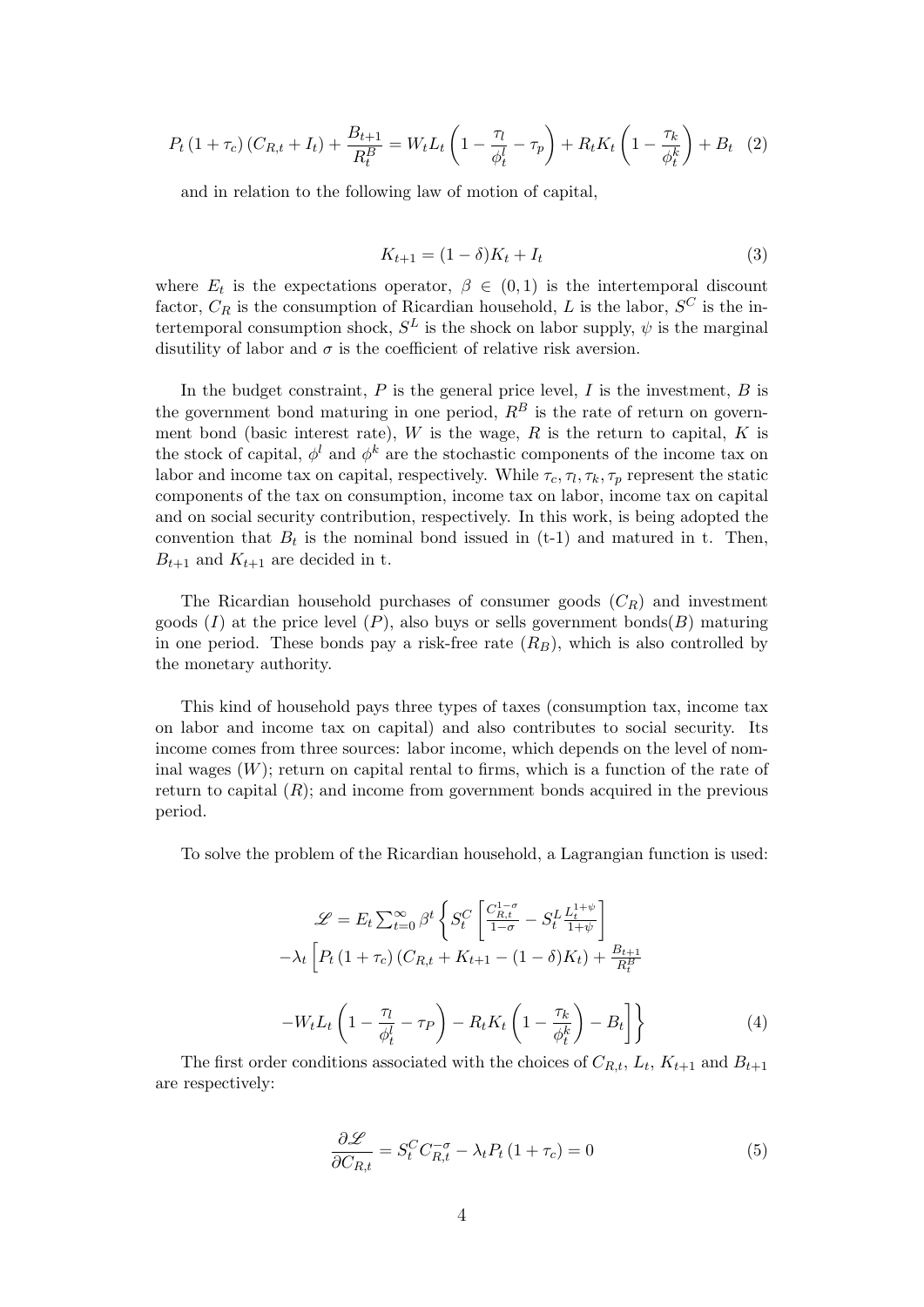$$
\frac{\partial \mathcal{L}}{\partial L_t} = -S_t^C S_t^L L_t^{\psi} + \lambda_t W_t \left( 1 - \frac{\tau_l}{\phi_t^l} - \tau_p \right) = 0 \tag{6}
$$

$$
\frac{\partial \mathcal{L}}{\partial K_{t+1}} = -\lambda_t P_t (1 + \tau_c) + \beta E_t \lambda_{t+1} \left[ (1 - \delta) P_{t+1} (1 + \tau_c) + R_{t+1} \left( 1 - \frac{\tau_k}{\phi_t^k} \right) \right] = 0
$$
\n(7)

$$
\frac{\partial \mathcal{L}}{\partial B_{t+1}} = -\frac{\lambda_t}{R_t^B} + \beta E_t \lambda_{t+1} = 0 \tag{8}
$$

From equation (5),

$$
\lambda_t = \frac{S_t^C C_{R,t}^{-\sigma}}{P_t \left(1 + \tau_c\right)}\tag{9}
$$

Substituting the equation  $(9)$  into  $(6)$ , it results in the equation of labor supply:

$$
S_t^L L_t^{\psi} C_{R,t}^{\sigma} \left[ \frac{(1+\tau_c)}{\left(1 - \frac{\tau_l}{\phi_t^1} - \tau_p\right)} \right] = \frac{W_t}{P_t}
$$
 (10)

Substituting equation  $(9)$  in equations  $(7)$  and  $(8)$ , we obtain the Euler equations:

$$
S_t^C C_{R,t}^{-\sigma} = \beta E_t \frac{S_{t+1}^C C_{R,t+1}^{-\sigma}}{P_{t+1} (1 + \tau_c)} \left[ (1 - \delta) P_{t+1} (1 + \tau_c) + R_{t+1} \left( 1 - \frac{\tau_k}{\phi_{t+1}^k} \right) \right]
$$
(11)

$$
\frac{S_t^C C_{R,t}^{-\sigma}}{P_t} = R_t^B \beta E_t \frac{S_{t+1}^C C_{R,t+1}^{-\sigma}}{P_{t+1}}
$$
\n(12)

#### 2.1.2 Non-Ricardian Households (NR) - Workers Inactive (Retired)

Non-Ricardian agents<sup>[5](#page-1-0)</sup> have a simpler behavior. Because they do not maximize their intertemporal utility, their consumption is limited to the value of the pension benefit received  $(PEN)$ . Under this hypothesis:

$$
(1 + \tau_c) P_t C_{NR,t} = P E N \tag{13}
$$

#### 2.1.3 Aggregate Consumption

The aggregate consumption of this work follows the functional form  $(C = (1 \omega$ ) $C_R + \omega C_{NR}$ <sup>[6](#page-1-0)</sup> very common in this type of literature (Boscá et al, 2010; Galí et al, 2007; Itawa, 2009; Coenen and Straub, 2004; Furlanetto, 2007; Dallari, 2012; Mayer et al, 2010; Stahler and Thomas, 2011; Swarbrick, 2012; Motta and Tirelli,

<sup>5</sup>Generally, the DSGE literature treats the non-Ricardian agent as an individual without capacity to maximize the intertemporal utility due to liquidity conditions. In this work, the assumption is that this type of agent does not maximize its utility due to retirement.

 ${}^6C_t = \int_0^1 C_{h,t} dh = (1 - \omega)C_{R,t} + \omega C_{NR,t}$ , given that agents belonging to the same group are identical.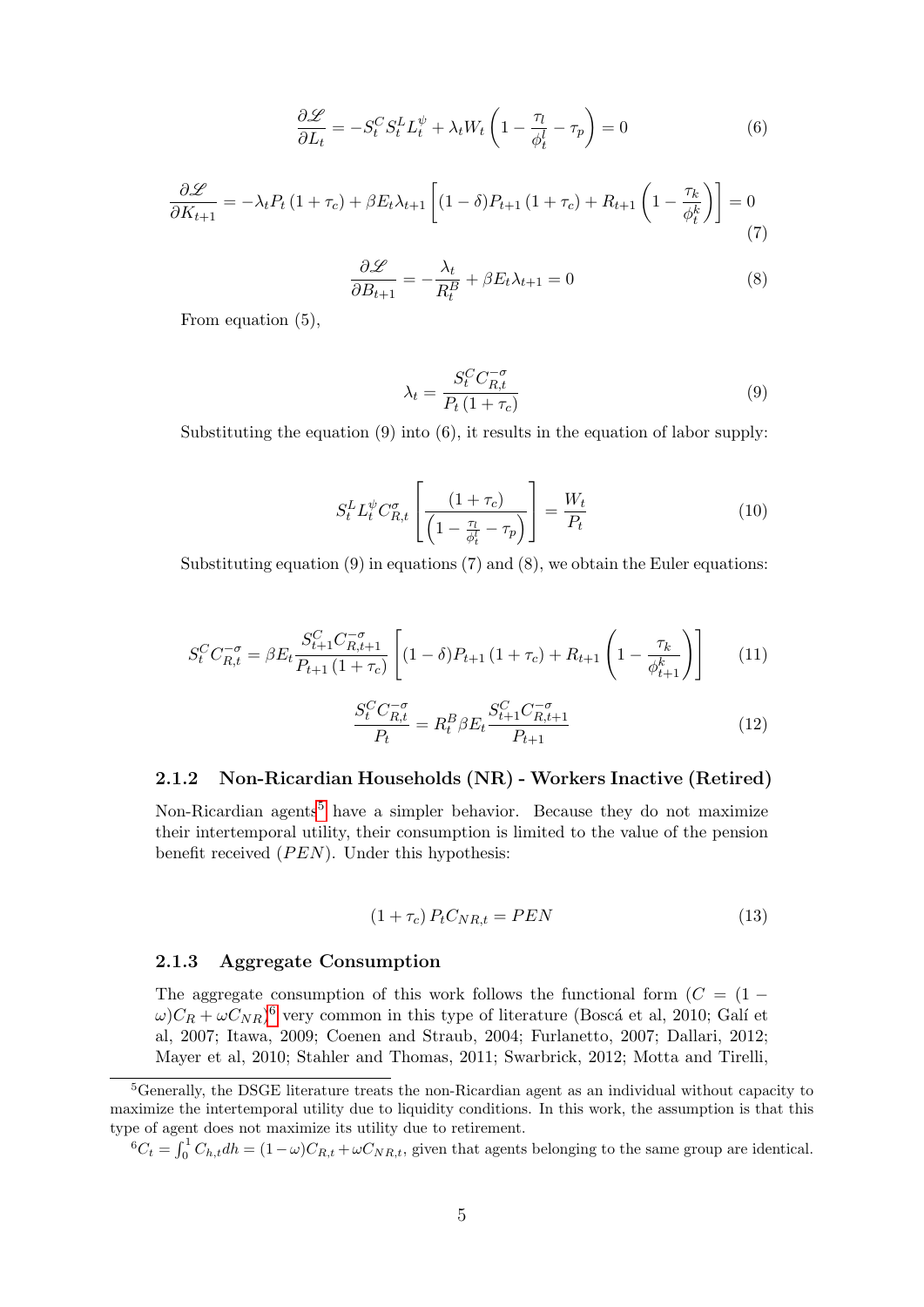2010; Díaz, 2012; Colciago, 2011; Mayer and Stahler, 2009; and Forni et al, 2009).

Thus, aggregate consumption of the individuals Ricardian and non-Ricardian is performed as follows:

$$
C_t = (1 - \omega)C_{R,t} + \omega C_{NR,t}
$$
\n
$$
(14)
$$

#### 2.1.4 Shocks to Related Households

There are two shocks related to Ricardian household behavior: the shock in intertemporal preferences  $(S^C)$  and the shock on labor supply  $(S^L)$ . While the first affects the choice of intertemporal consumption, the second affects labor supply and determination of nominal wages. The shock  $S^C$  was included to capture changes in valuation between the present and the future which the literature on intertemporal behavior suggested as a key to the understanding of aggregate fluctuations (Primiceri et al. 2006). Additionally the shock  $S<sup>L</sup>$  was added to model changes in labor supply that Hall (1997) and Chari et al. (2007) identified as responsible for major changes in employment over the business cycle. There are two other shocks in the stochastic components of the taxes on labor income  $(\phi^l)$  and on capital income  $(\phi^k)$ . These shocks were included to characterize the stochastic component related to these two types of taxes, which are the objects of study in this work.

Thus, the movement rules of such shocks are presented below:

$$
\log S_t^C = (1 - \rho_{sc}) \log S_{ss}^C + \rho_{sc} S_{t-1}^C + \epsilon_{sc,t}
$$
 (15)

$$
\log S_t^L = (1 - \rho_{sl}) \log S_{ss}^L + \rho_{sl} S_{t-1}^L + \epsilon_{sl,t}
$$
\n(16)

$$
\log \phi_t^l = (1 - \rho_l) \log \phi_{ss}^l + \rho_l \phi_{t-1}^l + \epsilon_{l,t} \tag{17}
$$

$$
\log \phi_t^k = (1 - \rho_k) \log \phi_{ss}^k + \rho_k \phi_{t-1}^k + \epsilon_{k,t} \tag{18}
$$

where  $\epsilon_{sc,t}$ ,  $\epsilon_{sl,t}$ ,  $\epsilon_{l,t}$ ,  $\epsilon_{k,t}$  are exogenou shocks, and  $\rho_{sc}$ ,  $\rho_{sl}$ ,  $\rho_l$ ,  $\rho_k$  are autoregressive components, of the intertemporal consumption shock, of the shock on labor supply, of the shock of the taxes on labor income and of the shock of the taxes on capital income, respectively.

#### 2.2 Firms

The productive sector of the economy in this work is divided into two subsectors: firm producers of finished goods (retail); and firm producers of intermediate goods (wholesale). The wholesale sector is formed by a great number of firms, each producing a different good according to the structure of monopoly competition. In the retail industry, there is a single firm that aggregates intermediate goods in a single good  $(Y)$  that will be consumed by economic agents. Besides these features, it should be mentioned that the markets for productive factors follow a structure of perfect competition.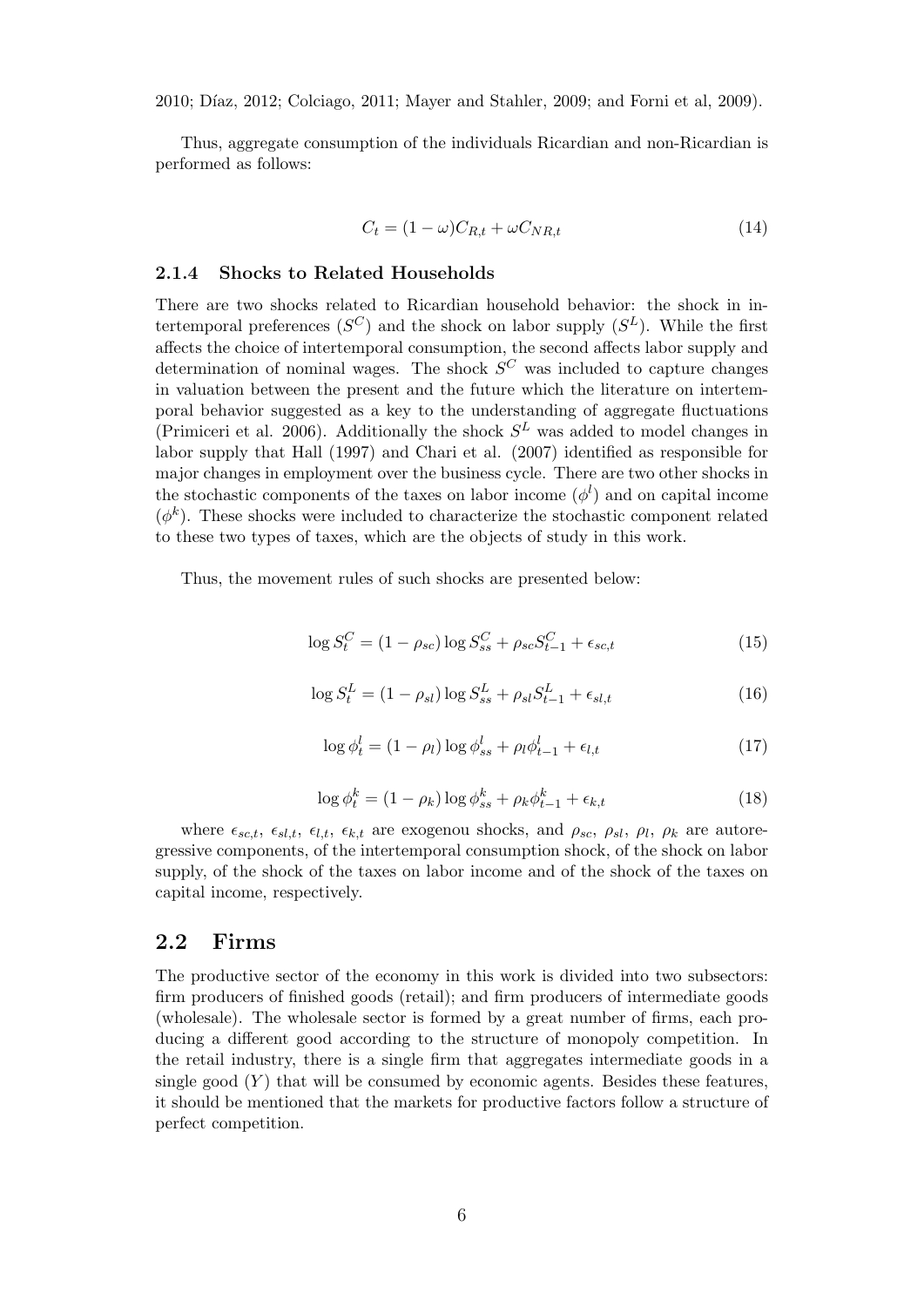#### 2.2.1 Firm Producers of Finished Goods (Retail)

First, it is necessary to define the aggregator behavior of the production function. The finished good is produced by a single firm that operates in perfect competition. For this purpose, the firm combines a continuum of intermediate goods and aggregates them into a single finished good using the following technology:

$$
Y_t = \left(\int_0^1 Y_{j,t}^{\frac{\varphi - 1}{\varphi}} dj\right)^{\frac{\varphi}{\varphi - 1}}
$$
\n(19)

onde Y is aggregate output,  $Y_j$  is the intermediate product j,  $\varphi$  is the elasticity of substitution between intermediate goods. The form adopted to aggregate the assets is called an Dixit-Stiglitz aggregator (Dixit e Stiglitz, 1977).

As mentioned, the finished goods producer is in perfect competition and maximizes its profit by using the technology of equation (19), whereas the prices of intermediate goods are given. Therefore, the problem of the retail firm is:

$$
\max_{Y_{j,t}} P_t Y_t - \int_0^1 P_{j,t} Y_{j,t} dj \tag{20}
$$

substituting (19) into (20),

$$
\max_{Y_{j,t}} P_t \left( \int_0^1 Y_{j,t}^{\frac{\varphi-1}{\varphi}} d j \right)^{\frac{\varphi}{\varphi-1}} - \int_0^1 P_{j,t} Y_{j,t} d j
$$

The first order condition for each intermediate good j is:

$$
P_t \left( \int_0^1 Y_{j,t}^{\frac{\varphi - 1}{\varphi}} dj \right)^{\frac{\varphi}{\varphi - 1} - 1} Y_{j,t}^{\frac{\varphi - 1}{\varphi} - 1} - P_{j,t} = 0
$$
  

$$
Y_{j,t} = Y_t \left( \frac{P_t}{P_{j,t}} \right)^{\varphi}
$$
 (21)

Equation (21) demonstrates that the demand for intermediate good j is a decreasing function of its relative price and increasing in relation to the aggregate output of the economy.

The general price level is obtained by substituting equation  $(21)$  in  $(19)$ :

$$
Y_t = \left\{ \int_0^1 \left[ Y_t \left( \frac{P_t}{P_{j,t}} \right)^\varphi \right]^\frac{\varphi - 1}{\varphi} dj \right\}^{\frac{\varphi}{\varphi - 1}}
$$

$$
P_t = \left( \int_0^1 P_{j,t}^{\frac{\varphi - 1}{\varphi}} dj \right)^{\frac{\varphi}{\varphi - 1}}
$$
(22)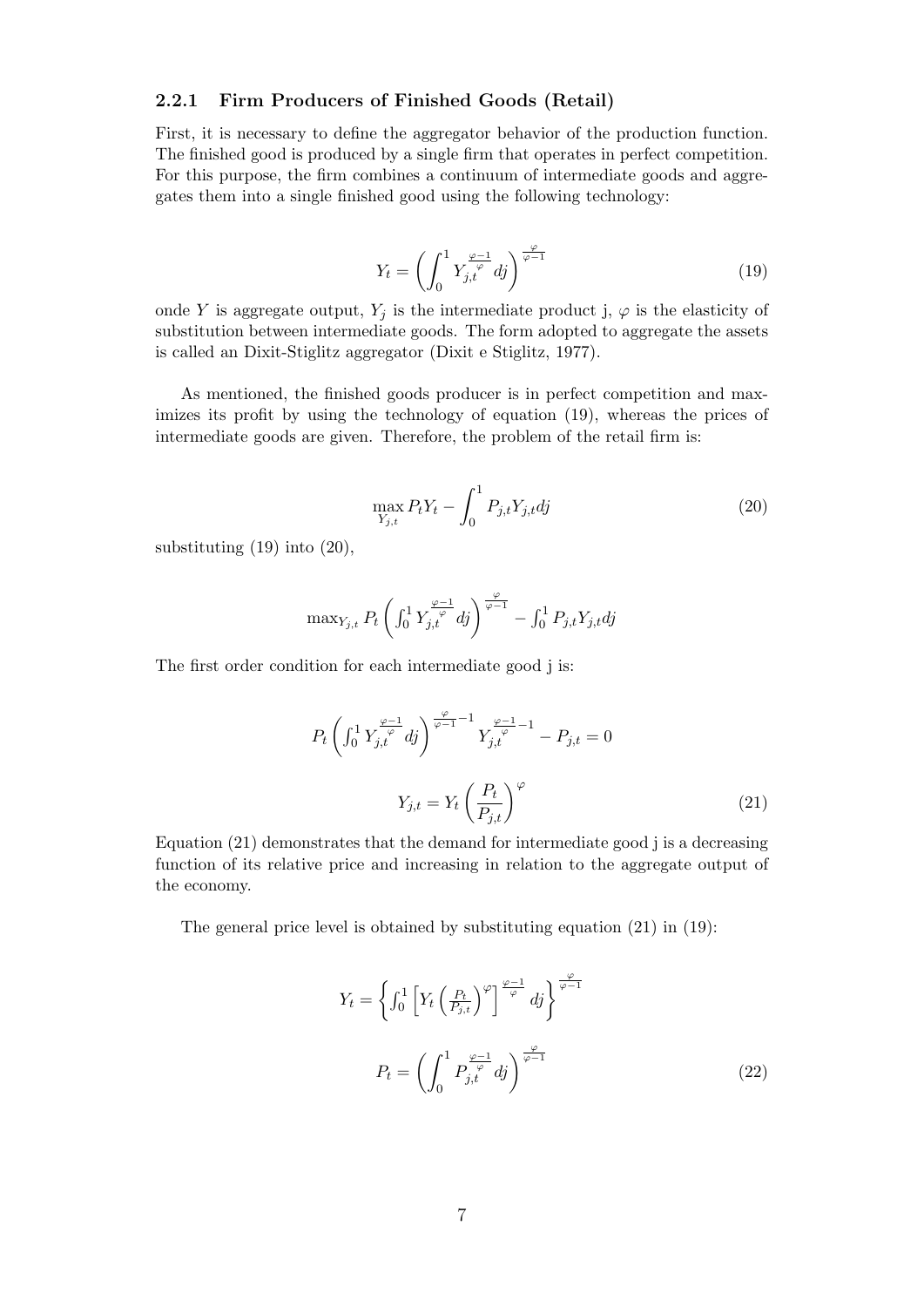#### 2.2.2 Firm Producers of intermediate goods (Wholesalers)

The wholesaler firms solve the problem in two steps. In the first step, firms take as given the prices of production factors: wages  $(W)$  and return to capital  $(R)$ . They determine the quantities of those inputs that will minimize their costs. In the second stage, firms determine the optimal price of good j and they determine the quantity that will be produced in accordance with this price.

#### First Step

The objective of the first step is to minimize the cost of production,

$$
\min_{L_{j,t}, K_{j,t}} W_t L_{j,t} + R_t K_{j,t} \tag{23}
$$

subject to the following technology<sup>[7](#page-1-0)</sup>,

$$
Y_{j,t} = A_t K_{j,t}^{\alpha} L_{j,t}^{1-\alpha} \tag{24}
$$

where  $\alpha$  is the share of capital in output, e A is the productivity, whose law of motion is:

$$
\log A_t = (1 - \rho_A) \log Ass + \rho_A \log A_{t-1} + \epsilon_{A,t} \tag{25}
$$

where  $\epsilon_{A,t}$  is exogenous shocks and  $\rho_A$  is autoregressive components of the productivity shock.

Using the Lagrangian function to solve the previous problem of wholesaler firm:

$$
\mathcal{L} = W_t L_{j,t} + R_t K_{j,t} - \mu_t (A_t K_{j,t}^{\alpha} L_{j,t}^{1-\alpha})
$$
\n(26)

The first order conditions are:

$$
\frac{\partial \mathcal{L}}{\partial L_{j,t}} = W_t - (1 - \alpha)\mu_t A_t K_{j,t}^{\alpha} L_{j,t}^{-\alpha} = 0 \tag{27}
$$

$$
\frac{\partial \mathcal{L}}{\partial K_{j,t}} = R_t - \alpha \mu_t A_t K_{j,t}^{\alpha - 1} L_{j,t}^{1 - \alpha} = 0 \tag{28}
$$

From equations (27) and (28), we arrive at:

$$
W_t = \mu_t (1 - \alpha) \frac{Y_{j,t}}{L_{j,t}} \tag{29}
$$

$$
R_t = \mu_t \alpha \frac{Y_{j,t}}{K_{j,t}} \tag{30}
$$

<sup>&</sup>lt;sup>7</sup>As in the case of the utility function of the households, the production function must have some properties: to be strictly increasing  $(F_K > 0 \text{ and } F_L > 0)$ ; to be strictly concave  $(F_{KK} < 0 \text{ and } F_{LL} < 0)$ ; and to be twice differentiable. It is also assumed that the production function has constant returns to scale,  $F(zK_t, zL_t) = zY_t$ . Still, this function must fulfill the calls Inada conditions:  $\lim_{K\to 0} = \infty$ ;  $\lim_{K\to\infty}$  = 0;  $\lim_{L\to 0}$  =  $\infty$ ; and  $\lim_{L\to\infty}$  = 0.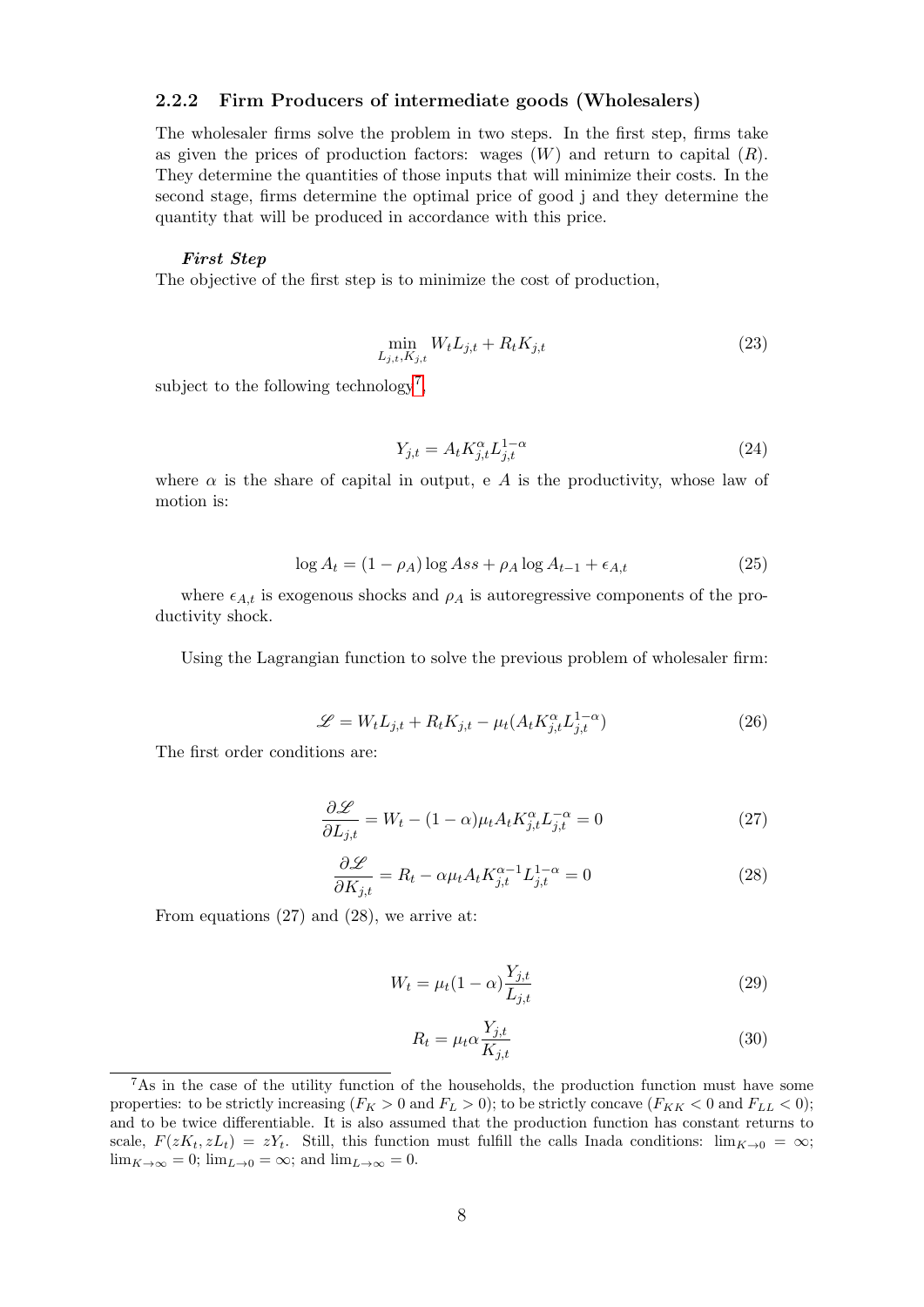and from equations (29) and (30),

$$
\frac{W_t}{R_t} = \left[\frac{(1-\alpha)}{\alpha}\right] \frac{K_{j,t}}{L_{j,t}} \tag{31}
$$

#### Second Step

In the second step, the wholesale firm maximizes its profit by choosing the price of its good j,

$$
\max_{P_{j,t}} P_{j,t} Y_{j,t} - W_t L_{j,t} - R_t K_{j,t} \tag{32}
$$

substituting (21), (29) and (30) in (32):

$$
\max_{P_{j,t}} P_{j,t} Y_t \left(\frac{P_t}{P_{j,t}}\right)^{\varphi} - \mu_t Y_t \left(\frac{P_t}{P_{j,t}}\right)^{\varphi}
$$

It lies in the following first order condition,

$$
(1 - \varphi)Y_t \left(\frac{P_t}{P_{j,t}}\right)^{\varphi} + \varphi \mu_t Y_t \left(\frac{P_t}{P_{j,t}}\right)^{\varphi} P_{j,t}^{-1} = 0
$$

$$
\mu_t = \left(\frac{\varphi - 1}{\varphi}\right) P_{j,t} \tag{33}
$$

substituting (33) into (29) and (30), and knowing that these firms have the same technology -  $P_{j,t} = P_t e Y_{j,t} = Y_t$  - the results for prices of the factors of production are:

$$
\frac{W_t}{P_t} = \left(\frac{\varphi - 1}{\varphi}\right)(1 - \alpha)\frac{Y_t}{L_t}
$$
\n(34)

$$
\frac{R_t}{P_t} = \left(\frac{\varphi - 1}{\varphi}\right) \alpha \frac{Y_t}{K_t} \tag{35}
$$

#### 2.2.3 Pricing a la Calvo

The wholesale firm chooses how much to produce in each period, but following a rule a la Calvo (Calvo, 1983) that says they fail to choose the price of their good in all periods. At each period t, a fraction  $0 < 1-\theta < 1$  of firms are randomly selected and allowed to choose the price of their good for period t,  $P_{j,t}^*$ . The remaining firms (the ratio  $\theta$  of firms) keeps the price of the previous period ( $\ddot{P}_{j,t} = P_{j,t-1}$ ) for the product.

Thus, solving equation (31) to  $L_{j,t}$ :

$$
L_{j,t} = \left[\frac{(1-\alpha)}{\alpha}\right] \frac{R_t K_{j,t}}{W_t}
$$

and substituting this result in the production function (equation (24)):

$$
Y_{j,t} = A_t K_{j,t} \left\{ \left[ \frac{(1-\alpha)}{\alpha} \right] \frac{R_t}{W_t} \right\}^{1-\alpha}
$$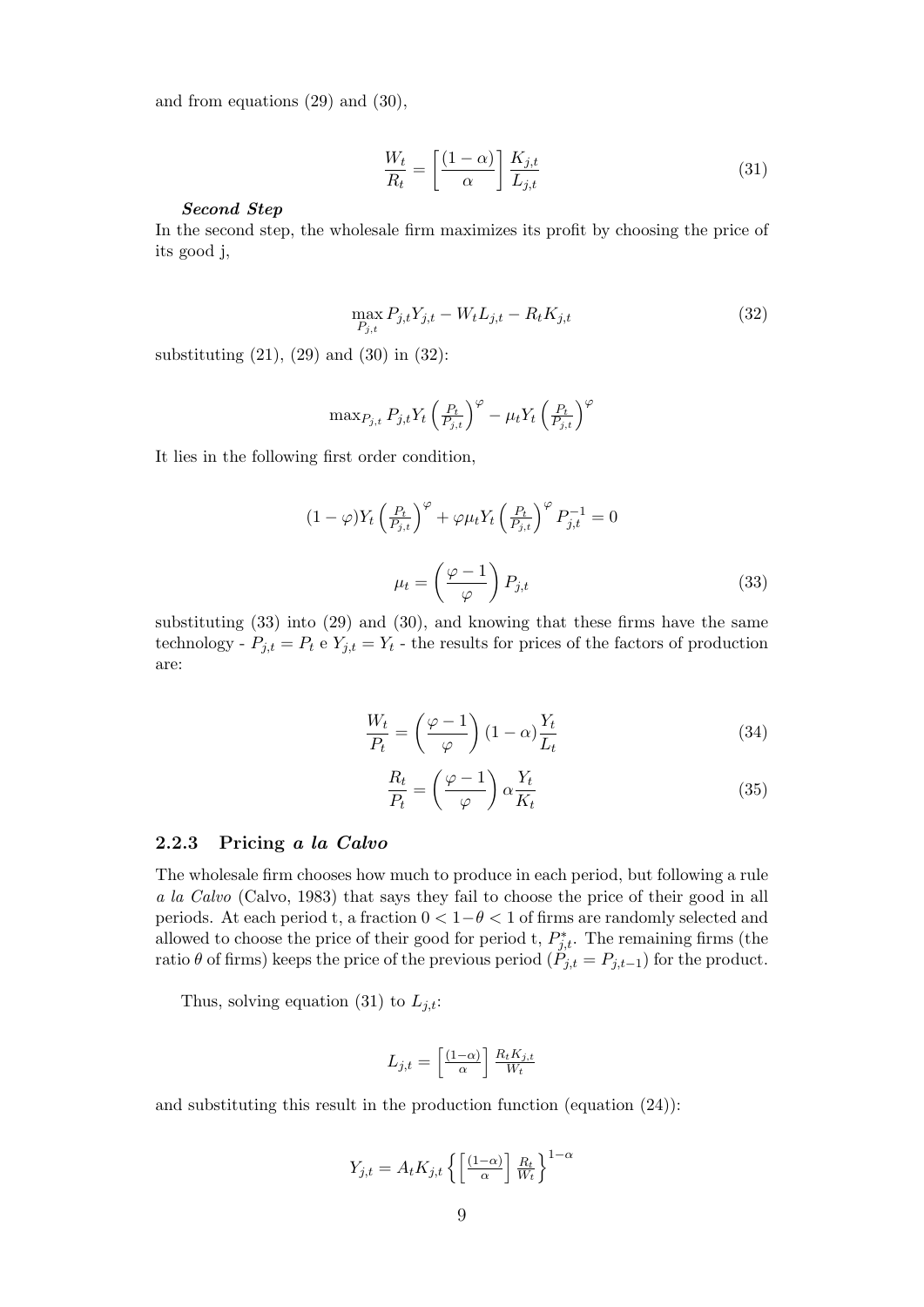getting,

$$
K_{j,t} = \frac{Y_{j,t}}{A_t} \left\{ \left[ \frac{\alpha}{(1-\alpha)} \right] \frac{W_t}{R_t} \right\}^{1-\alpha} \tag{36}
$$

and,

$$
L_{j,t} = \frac{Y_{j,t}}{A_t} \left\{ \left[ \frac{\alpha}{(1-\alpha)} \right] \frac{W_t}{R_t} \right\}^{-\alpha} \tag{37}
$$

The wholesale firm has a probability  $\theta$  to keep the price of the previous period for the good and the probability  $(1 - \theta)$  to choose the price optimally. Once fixing the price in period t, there is the probability  $\theta$  that this price will remain fixed in period t+1, a probability  $\theta^2$  that this price will remain fixed in period t+2, and so on. This firm should take into account these probabilities when choosing the price of its own good in it capacity to perform this adjustment.

Thus, the problem of the firm able to adjust the price of the good is:

$$
\max_{P_{j,t}^*} E_t \sum_{i=0}^{\infty} (\beta \theta)^i \left[ P_{j,t}^* Y_{j,t+i} - P_{t+i} R_{t+i} K_{j,t+i} - P_{t+i} W_{t+i} L_{j,t+i} \right] \tag{38}
$$

where  $\theta$  is the factor of rigidity in the adjustment of prices and  $P_{j,t}^*$  is the optimal price set by the firm with the ability to adjust the price of your product. Equation (38) is the discounted profit of the firm during the period which the price  $P_{j,t}^*$  is in progress.

substituting (21), (36) and (37) in (38):

$$
\max_{P_{j,t}^*} E_t \sum_{i=0}^{\infty} (\beta \theta)^i Y_{t+i} \left( \frac{P_{t+i}}{P_{j,t}^*} \right)^{\varphi} \left\{ P_{j,t}^* - \frac{P_{t+i}}{A_{t+i}} \frac{W_{t+i}}{(1-\alpha)} \left[ \left( \frac{1-\alpha}{\alpha} \right) \frac{R_{t+i}}{W_{t+i}} \right]^{\alpha} \right\}
$$

Arriving at the following first order condition:

$$
0 = E_t \sum_{i=0}^{\infty} (\beta \theta)^i Y_{j,t+i} \left\{ 1 - \varphi + \varphi \frac{P_{t+i} W_{t+i}}{P_{j,t}^* A_{t+i} (1-\alpha)} \left[ \left( \frac{1-\alpha}{\alpha} \right) \frac{R_{t+i}}{W_{t+i}} \right]^{\alpha} \right\}
$$

$$
P_{j,t}^* = \left( \frac{\varphi - 1}{\varphi} \right) \frac{E_t \sum_{i=0}^{\infty} (\beta \theta)^i Y_{j,t+i} \frac{P_{t+i} W_{t+i}}{A_{t+i} (1-\alpha)} \left[ \left( \frac{1-\alpha}{\alpha} \right) \frac{R_{t+i}}{W_{t+i}} \right]^{\alpha}}{E_t \sum_{i=0}^{\infty} (\beta \theta)^i Y_{j,t+i}} \tag{39}
$$

Combining the pricing rule of equation (22), and the assumption that all firms with the ability to adjust define equal value and that firms without this ability retains the same price, the overall price level is obtained by the equation:

$$
P_t = \left[\theta P_{t-1}^{1-\varphi} + (1-\theta)P_t^{*1-\varphi}\right]^{\frac{1}{1-\varphi}}
$$
\n(40)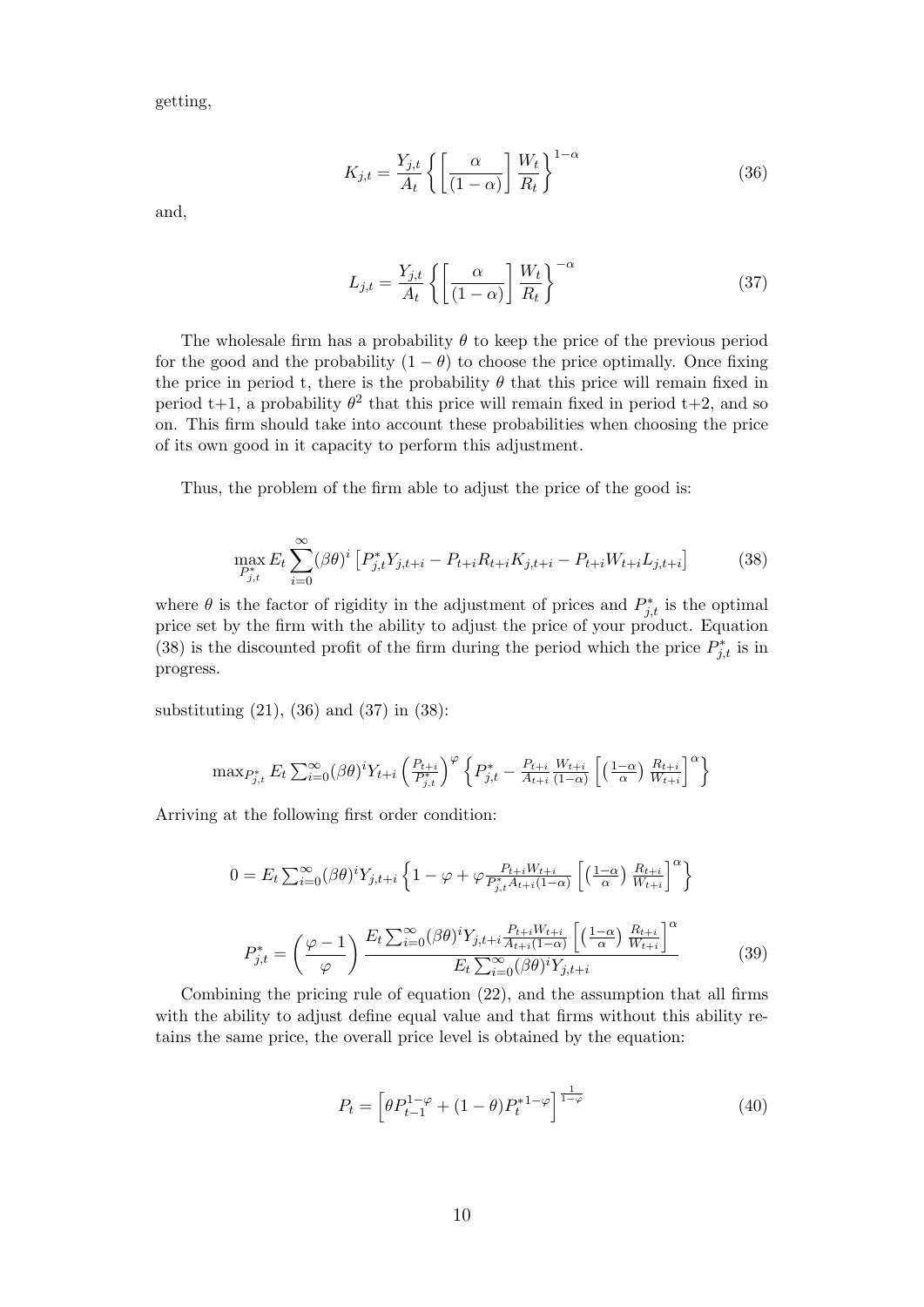### 2.3 Government

The government sector in this work is divided into three subsectors: Fiscal Authority, Social Security, and the Monetary Authority.

#### 2.3.1 Fiscal Authority

The government collects taxes and issues bonds to finance its spending on goods and services. The result of the pension system is transferred to the rest of the government. So if social security shows a deficit (or surplus), this is financed (or appropriated) for the remainder of the government. Therefore, the change in public debt is given by the following rule:

$$
\frac{B_{t+1}}{R_t^B} - B_t = P_t G_t - B A L_t - T A X_t \tag{41}
$$

As could not be otherwise, the expense of the government is sensitive to the size of the public debt (current debt  $(B_t)$  relative to its steady-state level,  $B_{ss}$ ):

$$
G_t - G_{ss} = \chi(B_t - B_{ss})\tag{42}
$$

where  $\chi$  is the sensitivity of government spending relative to the size of the public debt.

and tax revenue is obtained by the following equation:

$$
TAX_t = \tau_c P_t (C_t + I_t) + \frac{\tau_l}{\phi_t^l} W_t L_t + \frac{\tau_k}{\phi_t^k} R_t K_t
$$
\n
$$
\tag{43}
$$

#### 2.3.2 Social Security

Social security is defined as a system of simple allocation, i.e., it is not capitalized  $(pay-as-you-qo)$ . The pension balance is the difference between the total collected with the social security contributions of active workers,  $\tau_p W_t L_t$ , and the total payment of benefits to inactive employees (retirees),  $PEN$ .

Thus,

$$
BAL_t = \tau_p W_t L_t - PEN \tag{44}
$$

#### 2.3.3 Monetary Authority

The Central Bank of Brazil appears in this work following a simple Taylor rule (1993) with the dual goal of output growth and maintenance of price stability:

$$
R_t^B = a(Y_t - Y_{ss}) + b(\pi_t - \pi_{ss}) + R_{ss}^B
$$
\n(45)

where  $(a)$  and  $(b)$  are the sensitivities of the basic interest rate in relation to the product and to the inflation rate, respectively. The inflation rate is defined as: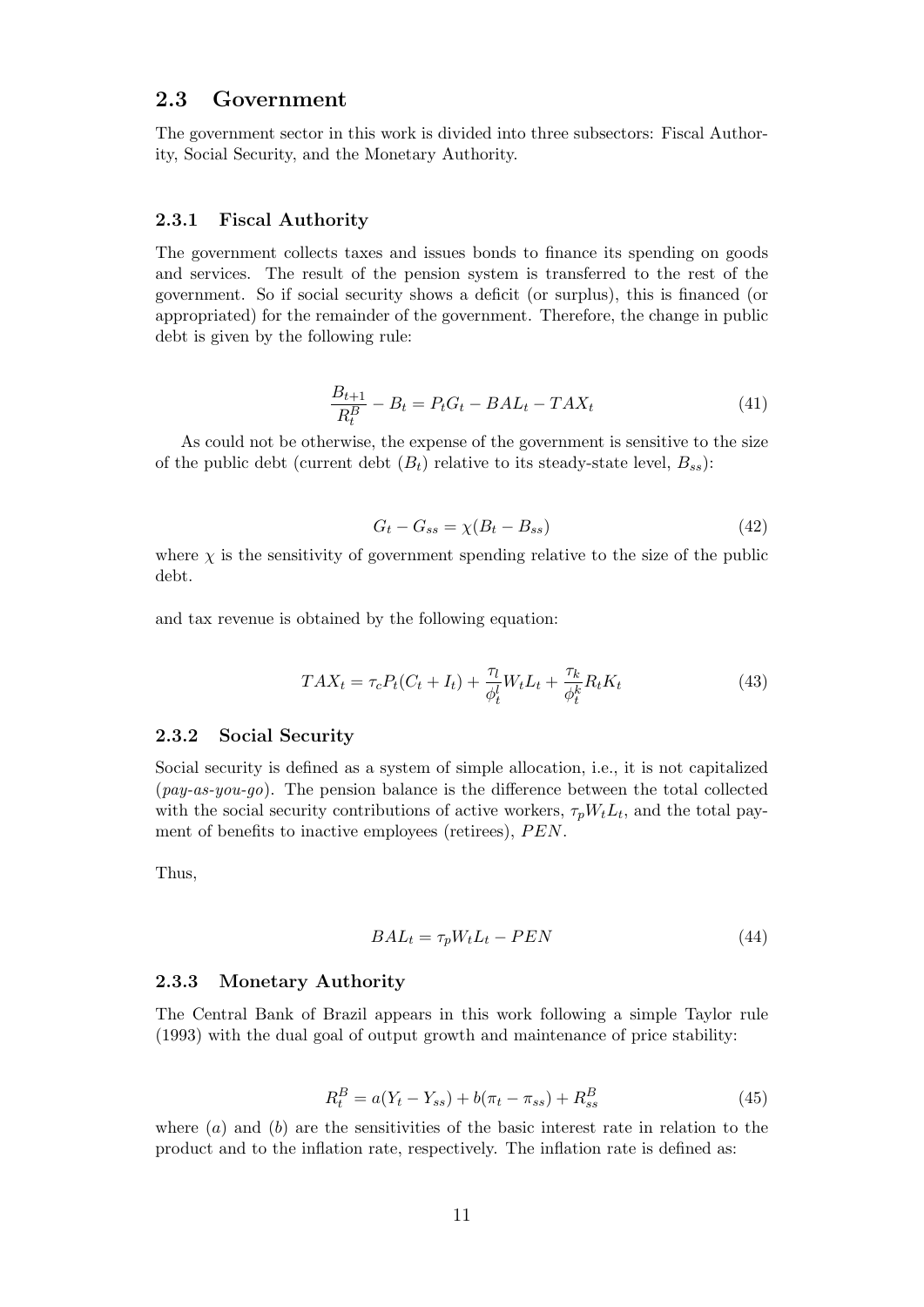$$
\pi_t = \frac{P_t}{P_{t-1}} - 1\tag{46}
$$

### 2.4 Equilibrium Condition of Goods Market

To complete the model it is necessary to use the equilibrium condition in the goods market. Wherein aggregate production  $Y_t$  is demanded by households  $(C_t$  and  $I_t)$ and Government  $(G_t)$ :

$$
Y_t = C_t + I_t + G_t \tag{47}
$$

## 3 Calibration

Once solved the structural model, next step is to obtain the values of the parameters. For this purpose, there are two possibilities: estimating the model using some econometric technique, or using up the calibration. The latter procedure is to somehow calculate the parameter values arbitrarily through available data or by using values from other works. This technique is the option used by the majority of the works of this type of economic literature. On the other hand, it is possible to estimate the parameters. The two most popular approaches to this modeling are a maximum likelihood and Bayesian. It should be emphasized that this second estimation methodology has gained "space" between macroeconometrists.

This work used the calibration technique. The model equilibrium is a set of twenty one equations representing the behavior of twenty one endogenous variables  $(Y, C, C_R, C_{NR}, I, G, K, L, R, R^B, W, B, TAX, BAL, P, \pi, S^C, S^L, \phi^l \text{ and } \phi^k).$ Consequently, it is necessary to assign values somehow for the structural parameters of the model  $(\alpha, \beta, \delta, \theta, \rho_A, \rho_{sc}, \rho_{sl}, \rho_l, \rho_k, \sigma, \varphi, \psi, \omega, \chi, a \text{ and } b, PEN, \tau_c, \tau_l, \tau_k$ and  $\tau_p$ ).

The main calibration procedure adopted here is to obtain the values of parameters from other relevant DSGE work in the literature. Cavalcanti and Vereda (2010) analyzed the dynamic properties of a DSGE model for Brazil under alternative parameterizations. Therefore, they identified "allowable ranges" of values for some of the key parameters in the literature. Using the results of these authors, it was decided to use the parameters in common between the two studies, which were the discount factor  $(\beta)$ ; the rate of capital depreciation  $(\delta)$ ; the coefficient of relative risk aversion  $(\sigma)$ ; and the marginal disutility of labor  $(\psi)$ .

The parameters related to taxation were obtained from Araújo and Ferreira (1999). The procedure adopted by these authors was to find the share of each type of tax to GDP and the ratio of the related variable with the tax to GDP. For the tax rate on consumption  $(\tau_c)$ ,  $\tau_c C = 0$ , 1282Y, with  $C/Y = 0$ , 8045, resulting in  $\tau_c = 0,1594$ . For the tax rate on capital income  $(\tau_k)$ ,  $\tau_k R K = 0,0399Y$ , with  $R = 0,1647$  and  $K/Y = 2,98$ , obtaining  $\tau_k = 0,0813$ . For the tax rate on labor income  $(\tau_l)$ ,  $\tau_l WL = 0$ , 0881, with  $WL/Y = 0$ , 5092, finding  $\tau_l = 0$ , 1730. An aliquot of social security contributions  $(\tau_p)$  was calibrated from Cavalcanti and Silva (2010). For the other parameters related to the government, the sensitivity of the basic interest rate on the product  $(a)$  and on the inflation rate  $(b)$  were obtained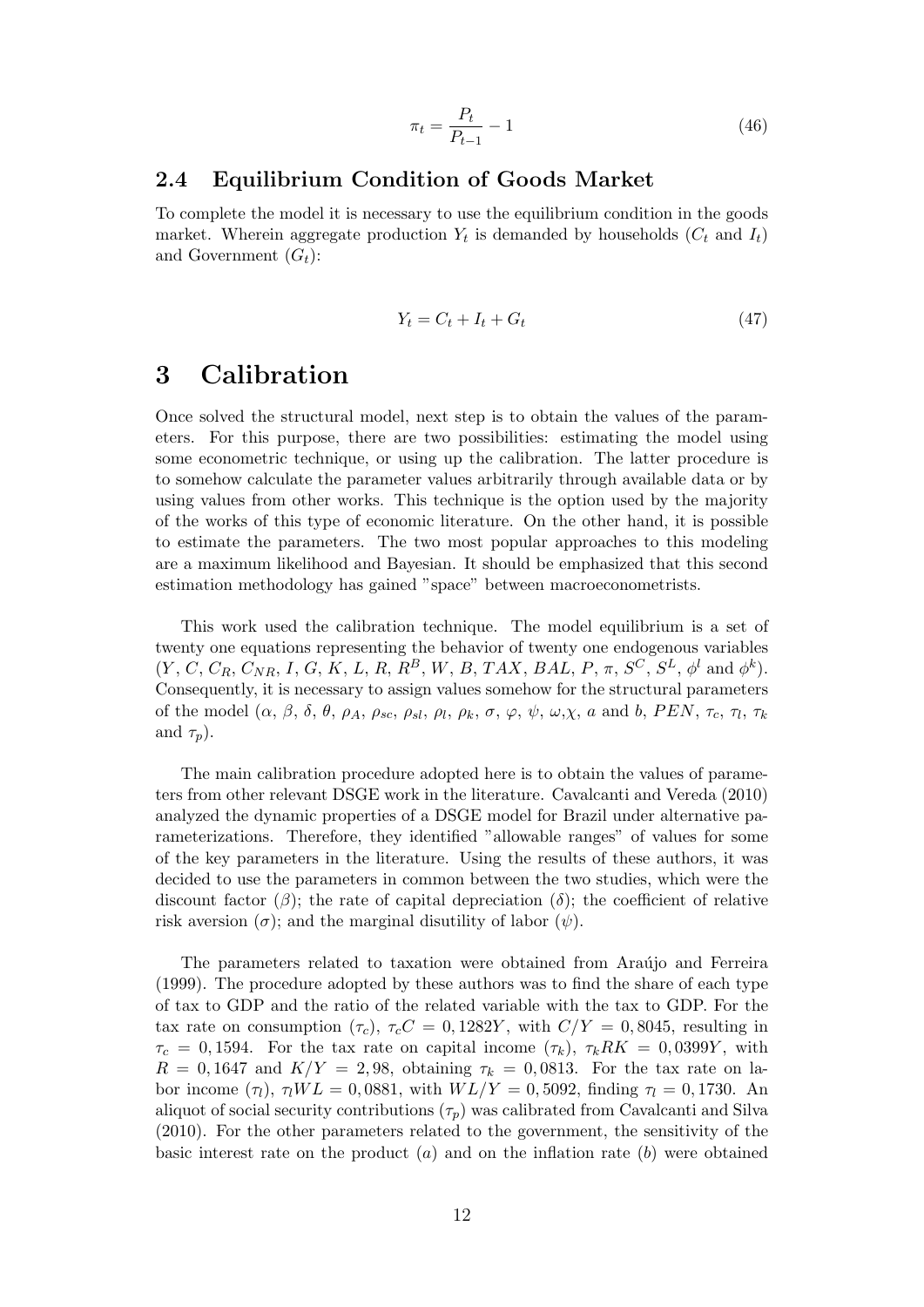from Taylor (1993), and the sensitivity of government spending relative to public debt  $(\chi)$  was calibrated from Lim e McNelis (2008).

The share of consumption of non-Ricardian agents (inactive workers) in aggregate consumption  $(\omega)$  and the parameter characterizing the benefit payments  $(PEN)$  were calibrated from Giambiagi and Além (2008). In calculating the first parameter, the ratio between the number of workers contributing  $(1 - \omega)$  and the number of pension beneficiaries ( $\omega$ ) was 1.6 for the year 2010. Thus  $\frac{1-\omega}{\omega} = 1, 6$ , resulting in  $\omega = 0, 39$ . PEN was obtained from pension expense in % of GDP; the value for 2004 was 9,4%.

Finally, the parameters related to the structure of the firms were calibrated from two studies. The share of capital in output  $(\alpha)$  was obtained from Kanczuk (2002) while the index of price stickiness  $(\theta)$  and the elasticity of substitution between intermediate goods  $(\varphi)$  was obtained from Lim and McNelis (2008). Table 1 summarizes the calibration parameters.

| Parameters   | Value          | Source                       |  |  |  |  |
|--------------|----------------|------------------------------|--|--|--|--|
| β            | 0,985          | Cavalcanti and Vereda (2010) |  |  |  |  |
| δ            | 0,025          | Cavalcanti and Vereda (2010) |  |  |  |  |
| $\sigma$     | $\overline{2}$ | Cavalcanti and Vereda (2010) |  |  |  |  |
| $\psi$       | 1,5            | Cavalcanti and Vereda (2010) |  |  |  |  |
| $\tau_c$     | 0,1594         | Araújo and Ferreira (1999)   |  |  |  |  |
| $\tau_k$     | 0,0813         | Araújo and Ferreira (1999)   |  |  |  |  |
| $\tau_l$     | 0,1730         | Araújo and Ferreira (1999)   |  |  |  |  |
| $\tau_p$     | 0,105          | Cavalcanti and Silva (2010)  |  |  |  |  |
| $\mathbf{a}$ | 0,5            | Taylor (1993)                |  |  |  |  |
| b            | 1,5            | Taylor (1993)                |  |  |  |  |
| $\chi$       | 0,1            | Lim and McNelis (2008)       |  |  |  |  |
| $\omega$     | 0,39           | Giambiagi and Além (2008)    |  |  |  |  |
| PEN          | 0,094          | Giambiagi and Além (2008)    |  |  |  |  |
| $\alpha$     | 0,39           | Kanczuc (2002)               |  |  |  |  |
| θ            | 0,85           | $Lim$ and McNelis $(2008)$   |  |  |  |  |
| $\varphi$    | 6              | Lim and McNelis (2008)       |  |  |  |  |

Table 1: Model Parameters Calibrated .

## 4 Results

This section analyzes the dynamic properties of the model. For this purpose, it will be shown that the variance decomposition and impulse-response functions are a result of shocks to the tax rates on labor income and capital income. This type of analysis is able to tell which variables have a more important behavior for idealized study. The simulations of the model were run on the Dynare platform  $8$ 

<sup>8</sup>Dynare is a software platform for the treatment of a wide class of macroeconomic models, in particular models of Dynamic Stochastic General Equilibrium (DSGE) and Overlapping Generations (OLG). The models solved by Dynare include the rational expectations hypothesis, but Dynare is also able to handle models where expectations are formed differently: on one extreme, models where agents perfectly anticipate the future; at the other extreme, the models where the agents have limited rationality or imperfect knowledge and thus form their expectations through a learning process. In terms of types of agents, it is possible to incorporate in Dynare: consumers, productive enterprises, government, monetary authorities, investors and financial intermediaries. Some level of heterogeneity can be achieved by the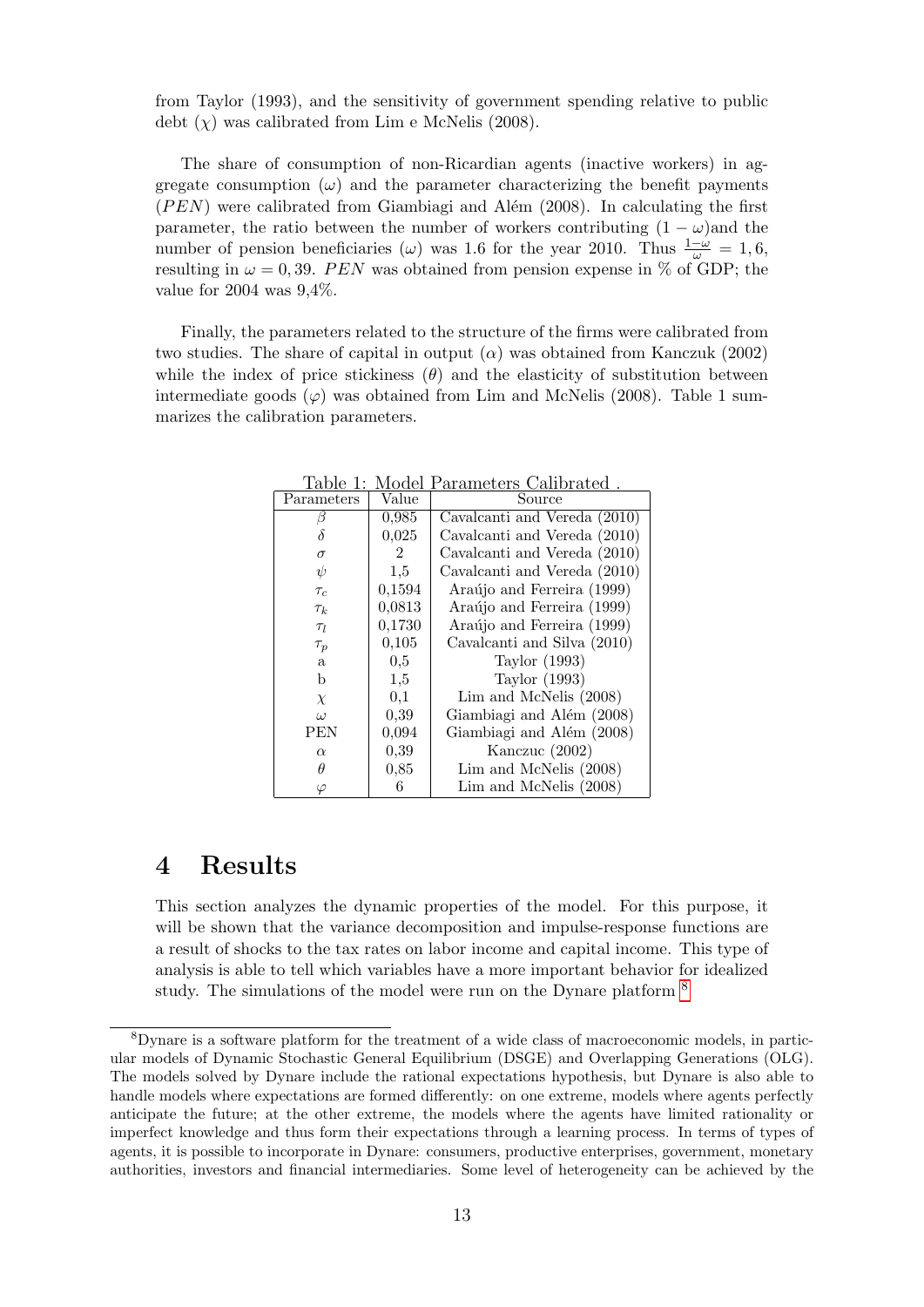### 4.1 Variance Decomposition

Table 2 presents the variance decomposition of the errors of the simulations of the endogenous variables (columns) in relation to exogenous shocks (rows). Note that the shock in the tax rate on income labor  $(\epsilon_{l,t})$  was what had the best result, with significant values for product, consumption of Ricardian households, investment, labor, basic interest rate, and inflation rate (Table 2). In other words, affecting the price of hours worked<sup>[9](#page-1-0)</sup> this shock makes the leisure  $(1-L)$  relatively more expensive and the active workers to work more (substitution effect). The result of this increase is a greater aggregate supply. A boom in the production possibilities increases the aggregate demand, so consumption and investment grow. This increased pressure on aggregate demand also pushes the inflation rate, causing the Central Bank to raise the basic interest rate to combat the inflationary process.

|                  |       | $\mathcal{C}$ | $C_R$ | $C_{NR}$ |            | $\mathcal{L}_{\mathbf{r}}$ |       |       |  |  |
|------------------|-------|---------------|-------|----------|------------|----------------------------|-------|-------|--|--|
| $\epsilon_{l,t}$ | 97,77 | 90,88         | 94.41 | 54,63    | 89,02      | 46,14                      | 89.31 | 98,88 |  |  |
| $\epsilon_{k,t}$ | 2,23  | 9,12          | 5,59  | 45,37    | 10,98      | 53,86                      | 10,69 | 1,12  |  |  |
|                  | R     | $R^B$         | W     | B        | <b>TAX</b> | BAL                        | Ρ     | $\pi$ |  |  |
| $\epsilon_{l,t}$ | 57,26 | 97,77         | 53,59 | 46,14    | 53,35      | 59,3                       | 54,63 | 94,57 |  |  |
| $\epsilon_{k,t}$ | 42,74 | 2,23          | 46,41 | 53,86    | 46,65      | 40,7                       | 45,37 | 5.43  |  |  |
|                  |       |               |       |          |            |                            |       |       |  |  |

Table 2: Variance Decomposition (in percent).

Source: Prepared by the author.

On the other hand, the shock in the tax rate on capital income  $(\epsilon_{k,t})$  had relatively disappointing results. It demonstrates that this shock barely explained the changes in capital, which affecte the poor performance of the product. In other words, the tax reduction related to the capital was not able to increase the disposable income enough to create conditions that stimulated the main macroeconomic variables. Tax reduction on labor income played an important role in increasing the capital stock. Other variables were explained approximately equally between the two tax reductions. This was noted in the variables: wages, return on capital, tax revenue, and the balance of the pension. Briefly, the analysis of variance decomposition showed that tax reduction on labor income was more efficient in almost all results of the macroeconomic variables.

### 4.2 Impulse-response analysis

Figures 1 and 2 show the impulse response functions<sup>[10](#page-1-0)</sup> for the two shocks that are the objects of study in this work<sup>[11](#page-1-0)</sup>. The shocks are in the stochastic components of the tax rates. Note that these two shocks return to their steady-state level in about 40 periods. The behavior of both functions present similar results for some

 $^{11}$  $\epsilon_{l,t} = 1$  and  $\epsilon_{k,t} = 1$ .

inclusion of several different classes of agents in each of the categories of the listed agents (Adjemian et al., 2011).

<sup>9</sup>With a lower tax on labor income, disposable income increases.

 $10$ The impulse response graph estimates responses to shocks in each of the endogenous variables. These responses are obtained as follows: initially, all variables must be in their steady state levels. At some time  $t = 0$ , an endogenous variable takes a value equal to its steady-state level over an increase (impulse) in size equal to one standard deviation, and are calculated as all variables evolve after that.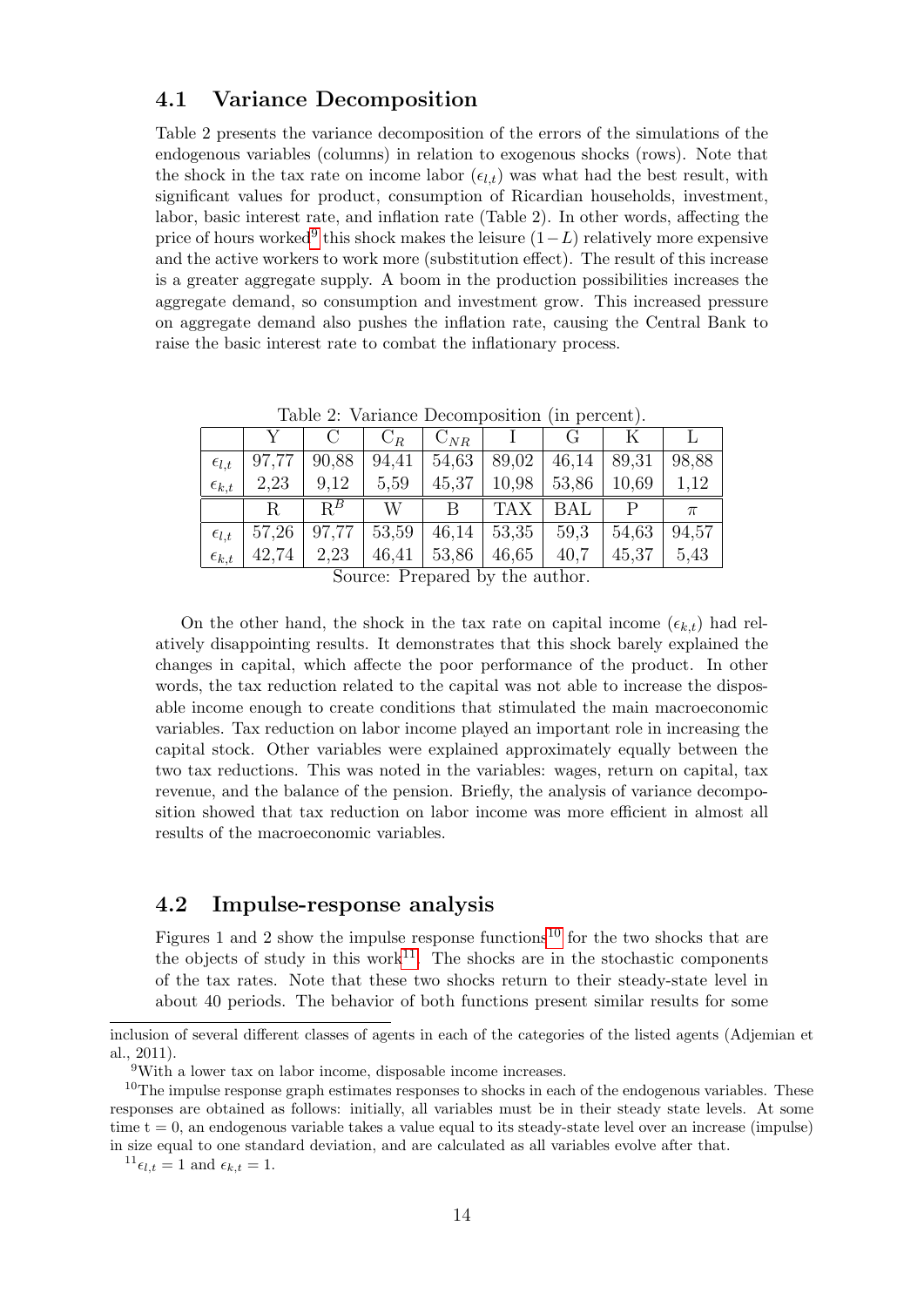variables, while for others the behavior is quite different.

### 4.2.1 No displacement of some variables regarding the two tax reductions

The consumption of non-Ricardian households shows no changes in relation to any of the shocks (Figure 1a). This inertia is because this consumption is a function of the constant value of benefits  $(PEN)$ , of the price level  $(P)$  (Figure 1b) and of the tax on consumption which do not change with these measures of tax reduction. Prices of factors of production  $(W, R)$  do not change with the occurrence of shocks (Figures 1c and 1d). For return of capital, the explanation is simpler, because none of the variables that affect its value  $(Y, K, P)$  (Figures 1e, 1f e 1b) suffered displacements due to these events. On other hand, the level of wages should have risen with the occurrence of tax reduction on labor income, since the product has grown with this event (Figure 1e). However there was an increase in labor supply causing a cooling of this effect, maintaining the stable wage level (Figure 1g).

Both tax reductions were not undermined government revenue (Figures 2a). This was due to the growth in revenues on consumption and investment  $(\tau_c(C+I))$ (Figures 2b and 2c). In other words, the drop in rates of income taxes stimulated the economy so that the increased demand for goods (consumption and investment) offset the initial tax reductions. This result is in line with the main studies of the literature in relation to Brazil (Salami and Fochezatto, 2009; Araújo and Ferreira, 1999; Cavalcanti and Silva, 2010) that advocated a tax reduction in direct taxes with a compensation increase in indirect taxes keeping tax revenue constant.

#### 4.2.2 Effects related to tax reduction on capital income

In this subsection, the results of tax reduction in the tax rate on capital income will be analyzed. Among the important results, note the low impact of this tax reduction in encouraging the growth of output  $(Y)$  (Figure 1e). On the demand side, it is noted that an increase in investment  $(I)$  (Figure 2c) is offset by a decrease in government spending  $(G)$  (Figure 2d), not changing aggregate demand significantly. Also, there is a perceived neutrality in relation to the labor market, since the level of wages  $(W)$  (Figure 1c) nor labor supply  $(L)$  (Figure 1g) are amended with this shock.

On the fiscal side, public debt  $(B)$  decreases in the same proportion as the decrease in government spending (Figures 2d and 2e). In other words, the main impact on the fiscal front is a reduction of government participation in the economy. Consequently, the stock of capital  $(K)$  responds positively to the tax reduction on capital income (Figure 1f). However, this moderate result caused some surprise. On the other hand, the explanation of the poor performance of other macroeconomic variables should be credited to this eventuality.

#### 4.2.3 Effects related to tax reduction on labor income

Considering the returns with greater relevance between the two tax reductions proposed, thiswork found a better result for the tax reduction on labor income. The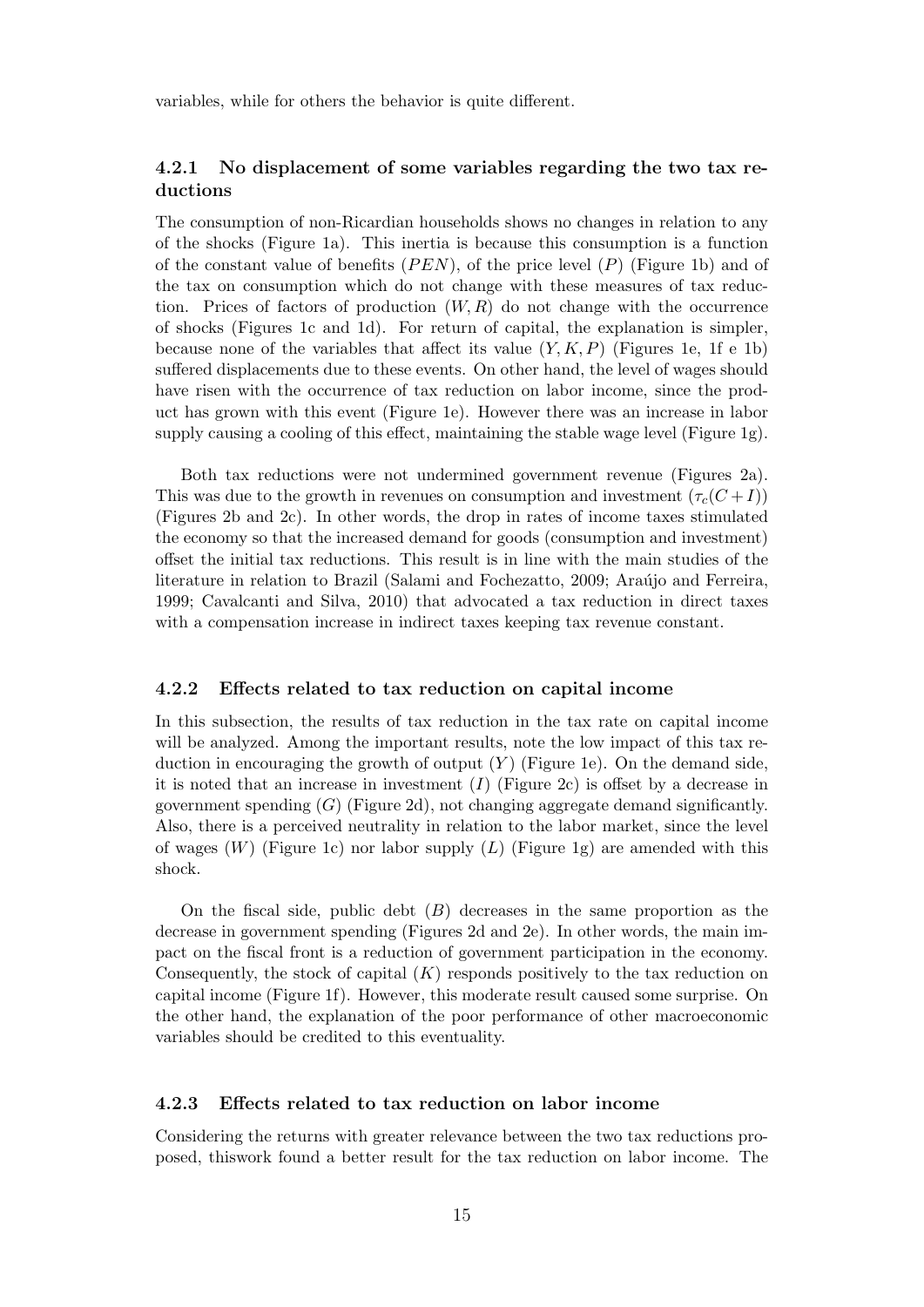significant growth for the product (Figure 1e) was accompanied by a growth in the consumption of Ricardian households  $(CR)$  (Figure 2f), increases in investments (Figure 2c), falls in government spending (Figure 2d), falls in the stock of public debt (Figure 2e) and increases in factors of production (capital and labor) (Figures 1f and 1g).

The downside was a slight acceleration in inflation  $(pi)$  (Figure 2g), corrected by increasing the basic interest rate  $(R^B)$  (Figure 2h). Among these results, there was one surprising event. The result on the stock of capital is more positive from this shock than from the shock of the tax on capital income (also noticed in the variance decomposition). Briefly, using the displacement of any variable as a measure, the result of tax reduction on labor income is much higher than the tax reduction on capital income.



Figure 1: Impulse-response functions for shocks in the taxes on labor income and capital income. The subscript below each variable  $(\epsilon_{l,t}, \epsilon_{k,t})$  denominates the shock which is related.

Source: Prepared by the author.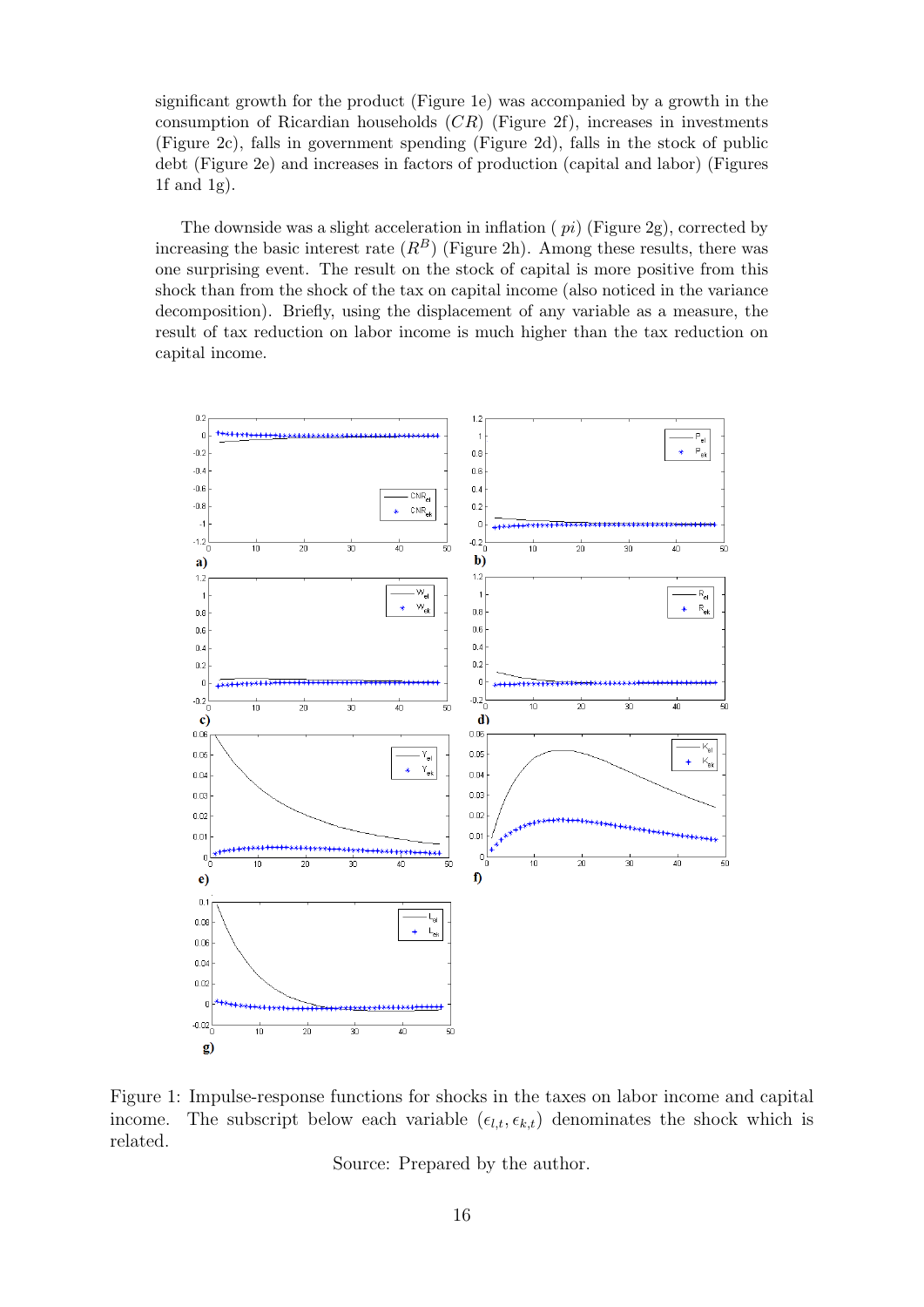

Figure 2: Impulse-response functions for shocks in the taxes on labor income and capital income (continuation).

Source: Prepared by the author.

# 5 Conclusions

This work aimed to contribute to the discussion on tax reforms in Brazil analyzing tax reductions in the productive sector through a DSGE model. To achieve this purpose, two stochastic shocks were analyzed in the tax rates on labor income and on capital income.

The first relevant result found was the low performance of the tax reduction on capital income. This effect was related to the weak stimulus in increasing the capital stock after the shock. The labor market remained neutral with this tax reduction, showing no impact on the wage level and on labor supply. Anyway, it was still possible to find a satisfactory result for some variables. For example, the government's participation decreases with lower public spending and falling public debt.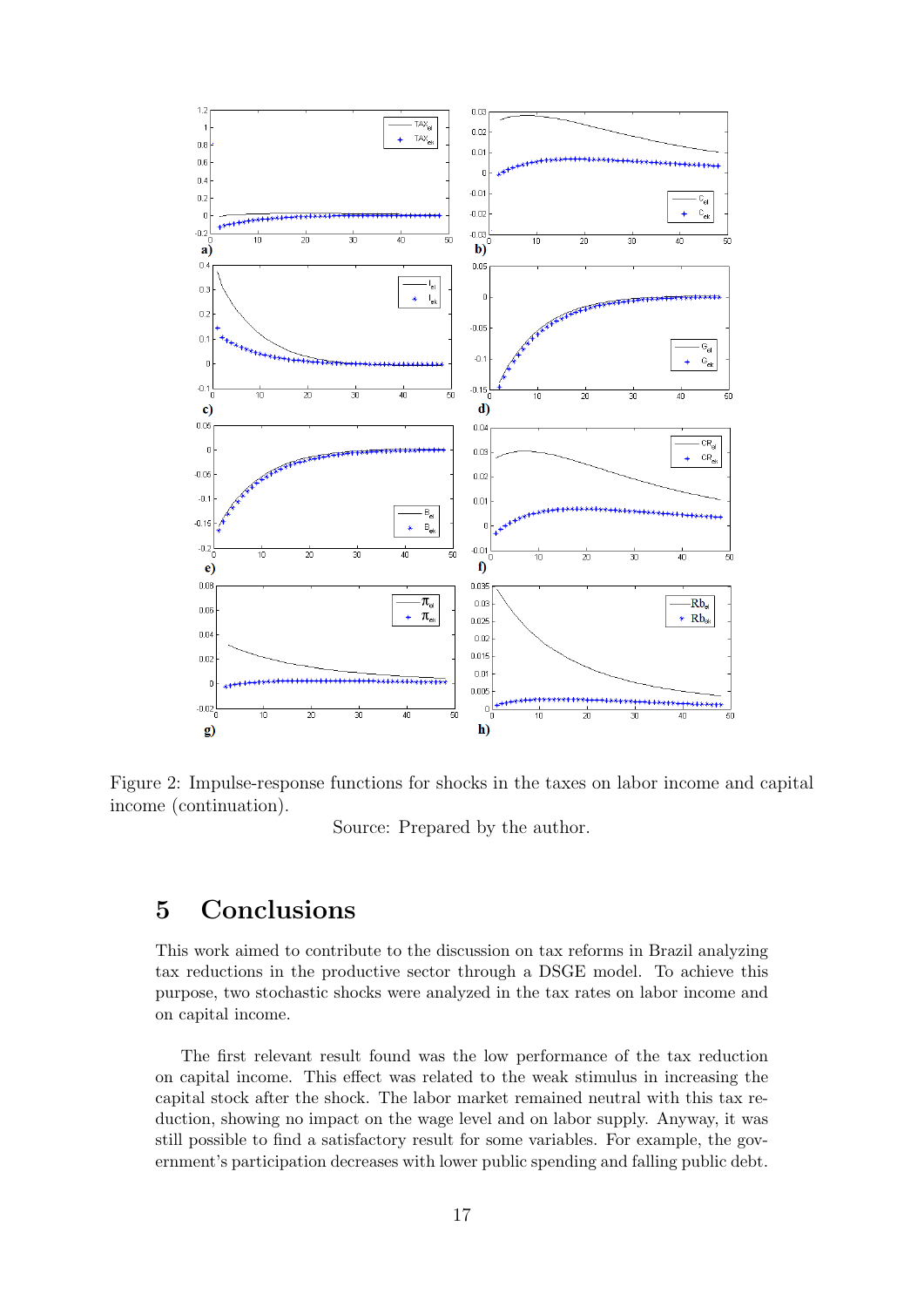Tax revenues showed an outcome aligned with the major tax reform proposals for Brazil. The results indicated that the increase in revenues on consumption and investment offset the loss of revenue generated by the tax reductions on labor and on capital.

The main result of these simulations concern the tax reduction on labor income. The product grew significantly and it was accompanied by increases in the consumption of Ricardian households and investments, declines in government spending and public debt stock, as well as increases in the quantities of factors of production (capital and labor). The downside was a slight acceleration in inflation; on the other hand, increasing the basic interest rate was fast enough to control this rise in prices.

From this description, note that performance from the elimination of the tax on labor income was significantly higher than from other tax reduction. If the country would adopt such a measure, production and consumption would increase, public finances would not be compromised, and even with an increase in basic interest rate to combat inflation, the economic results would not be cooled.

In future work, it might be relevant to open the economy because the exchange rate could contribute to a better understanding of the tax reduction process in the productive sector.

## Appendix A: Steady State

Once obtained the economic equilibrium, the next step is to define the values of the steady state. In fact, the model is stationary, in the sense that there is a value for the variables sustained intertemporally. Thus, an endogenous variable  $x_t$  will be in steady state for all t, if  $E_t x_{t+1} = x_t = x_{t-1} = x_{ss}$ .

Some endogenou variables have their values previously determined at steady state. That is, the variables involved in exogenous shocks  $S^C$ ,  $S^L$ ,  $\phi^l$ ,  $\phi^k$  and A. There was also the need to normalize the steady state value for the public debt, B. Another variable with that value previously determined is the inflation rate  $(\pi_{ss} = P_{ss} - P_{ss} = 0)$ . The next step to calculate the steady state is to remove the time indicators of the variables. Therefore, the structural model becomes:

$$
I_{ss} = \delta K_{ss} \tag{48}
$$

$$
L_{ss}^{\psi}C_{R,ss}^{\sigma}\left[\frac{(1+\tau_c)}{(1-\tau_l-\tau_p)}\right] = \frac{W_s s}{P_s s} \tag{49}
$$

$$
\frac{R_{ss}}{P_{ss}} = \left(\frac{1+\tau_c}{1-\tau_k}\right) \left[\frac{1}{\beta} - (1-\delta)\right]
$$
\n(50)

$$
R_{ss}^B = \frac{1}{\beta} \tag{51}
$$

$$
(1 + \tau_c) P_{ss} C_{NRss} = PEN \tag{52}
$$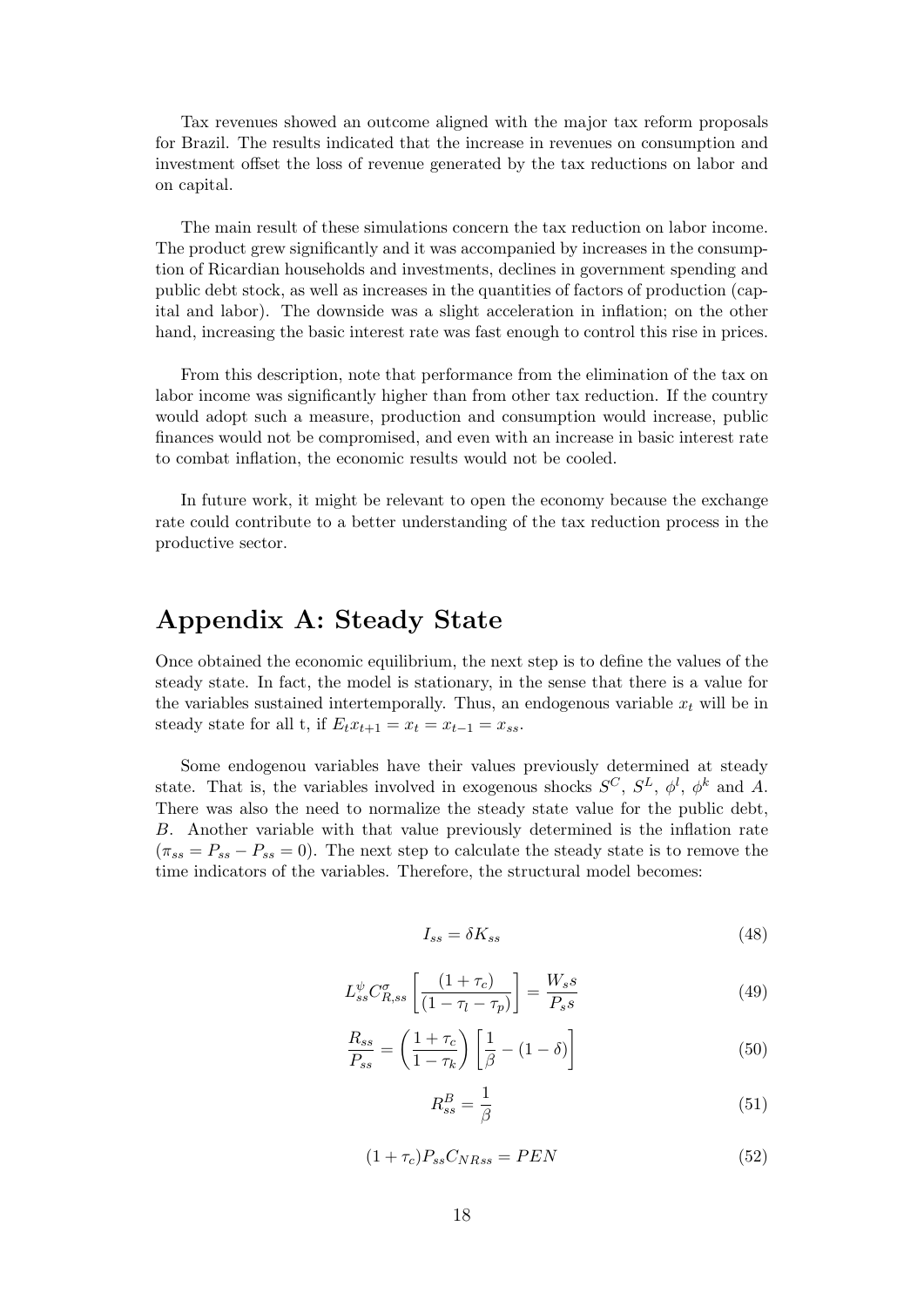$$
C_{ss} = (1 - \omega)C_{Rss} + \omega C_{NRss}
$$
\n<sup>(53)</sup>

$$
Y_{ss} = K_{ss}^{\alpha} L_{ss}^{1-\alpha} \tag{54}
$$

$$
\frac{W_{ss}}{P_{ss}} = (1 - \alpha) \left(\frac{\varphi - 1}{\varphi}\right) \frac{Y_{ss}}{L_{ss}} \tag{55}
$$

$$
\frac{R_{ss}}{P_{ss}} = \alpha \left(\frac{\varphi - 1}{\varphi}\right) \frac{Y_{ss}}{K_{ss}} \tag{56}
$$

$$
1 = \left(\frac{\varphi - 1}{\varphi}\right) \frac{W_{ss}}{(1 - \alpha)} \left[\frac{(1 - \alpha)}{\alpha} \frac{R_{ss}}{W_{ss}}\right]^{\alpha} \tag{57}
$$

$$
\beta - 1 = P_{ss}G_{ss} - BAL_{ss} - TAX_{ss} \tag{58}
$$

$$
TAX_{ss} = \tau_c P_{ss}(C_{ss} + I_{ss}) + \tau_l W_{ss} L_{ss} + \tau_k R_{ss} K_{ss}
$$
\n
$$
\tag{59}
$$

$$
BAL_{ss} = \tau_p W_{ss} L_{ss} - PEN \tag{60}
$$

$$
Y_{ss} = C_{ss} + I_{ss} + G_{ss} \tag{61}
$$

From (56),

$$
K_{ss} = \alpha \left(\frac{\varphi - 1}{\varphi}\right) \frac{Y_{ss}}{\frac{R_{ss}}{P_{ss}}}
$$
(62)

substituting (62) into (54)

$$
Y_{ss}^{1-\alpha} = \left[ \alpha \left( \frac{\varphi - 1}{\varphi} \right) \frac{P_{ss}}{R_{ss}} \right]^{\alpha} L_{ss}^{1-\alpha}
$$

$$
\frac{Y_{ss}}{L_{ss}} = \left[ \left( \frac{\varphi - 1}{\varphi} \right) \alpha \frac{P_{ss}}{R_{ss}} \right]^{\frac{\alpha}{1-\alpha}}
$$
(63)

$$
L_{ss} = Y_{ss} \left[ \left( \frac{\varphi}{\varphi - 1} \right) \frac{R_{ss}}{\alpha P_{ss}} \right]^{\frac{\alpha}{1 - \alpha}} \tag{64}
$$

substituting (63) into (55),

$$
W_{ss} = P_{ss}(1 - \alpha) \left(\frac{\varphi - 1}{\varphi}\right) \left[\left(\frac{\varphi - 1}{\varphi}\right) \alpha \frac{P_{ss}}{R_{ss}}\right]^{\frac{\alpha}{1 - \alpha}}
$$

$$
W_{ss} = P_{ss}^{\frac{1}{1 - \alpha}}(1 - \alpha) \left[\left(\frac{\varphi - 1}{\varphi}\right)^{\frac{1}{\alpha}} \frac{\alpha}{R_{ss}}\right]^{\frac{\alpha}{1 - \alpha}}
$$
(65)

From (57),

$$
W_{ss} = (1 - \alpha) \left(\frac{\varphi}{\varphi - 1}\right)^{\frac{1}{1 - \alpha}} \left(\frac{\alpha}{R_{ss}}\right)^{\frac{\alpha}{1 - \alpha}}
$$
(66)

(65) into (66),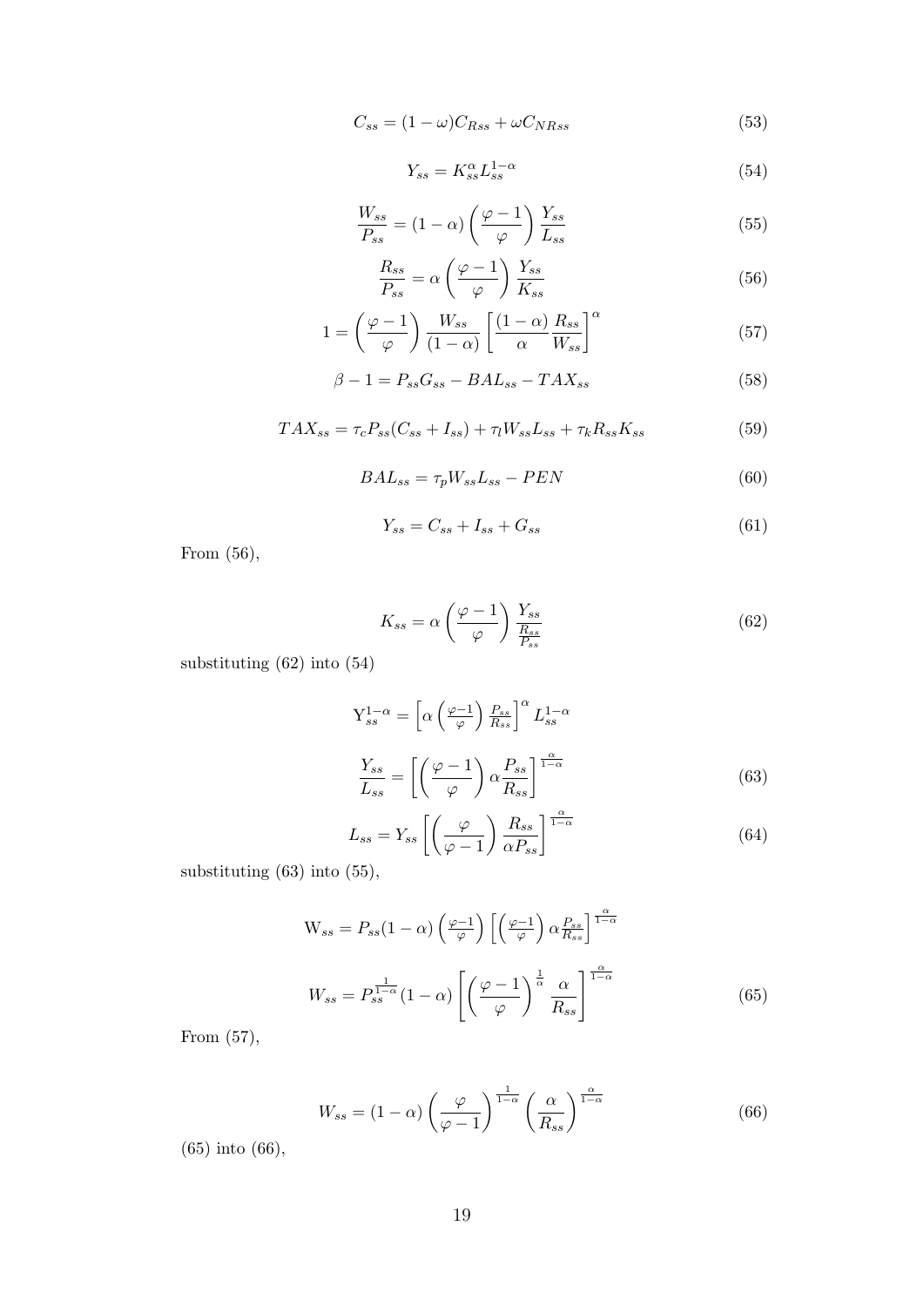$$
P_{ss}^{\frac{1}{1-\alpha}}(1-\alpha)\left[\left(\frac{\varphi-1}{\varphi}\right)^{\frac{1}{\alpha}}\frac{\alpha}{R_{ss}}\right]^{\frac{\alpha}{1-\alpha}} = (1-\alpha)\left(\frac{\varphi}{\varphi-1}\right)^{\frac{1}{1-\alpha}}\left(\frac{\alpha}{R_{ss}}\right)^{\frac{\alpha}{1-\alpha}}
$$

$$
P_{ss} = \left(\frac{\varphi}{\varphi-1}\right)^2\tag{67}
$$

substituting (67) into (50),

$$
R_{ss} = \left(\frac{\varphi}{\varphi - 1}\right)^2 \left(\frac{1 + \tau_c}{1 - \tau_k}\right) \left[\frac{1}{\beta} - (1 - \delta)\right]
$$
(68)

substituting (64) into (49),

$$
C_{R,ss}^{\sigma} \left\{ Y_{ss} \left[ \left( \frac{\varphi}{\varphi - 1} \right) \frac{R_{ss}}{\alpha P_{ss}} \right]^{\frac{\alpha}{1-\alpha}} \right\}^{\psi} \left[ \frac{\left( 1 + \tau_c \right)}{\left( 1 - \tau_l - \tau_p \right)} \right] = \frac{W_s s}{P_s s}
$$

with,

$$
A_{1} = \left(\frac{\varphi}{\varphi - 1}\right) \frac{R_{ss}}{\alpha P_{ss}}
$$
(69)  

$$
C_{R,ss}^{\sigma} \left\{ Y_{ss} A_{1}^{\frac{\alpha}{1 - \alpha}} \right\}^{\psi} \left[ \frac{(1 + \tau_{c})}{(1 - \tau_{l} - \tau_{p})} \right] = \frac{W_{ss}}{P_{s}s}
$$
  

$$
C_{R,ss} = \left(\frac{1}{Y_{ss}^{\frac{\psi}{\sigma}}} \right) \left[ \left(\frac{1 - \tau_{l} - \tau_{p}}{1 + \tau_{c}} \right) \frac{1}{A_{1}^{\frac{\alpha \psi}{1 - \alpha}}} \frac{W_{ss}}{P_{ss}} \right]^{\frac{1}{\sigma}}
$$
(70)

from (52),

$$
C_{NR,ss} = \frac{PEN}{P_{ss}(1+\tau_c)}\tag{71}
$$

substituting (70) and (71) into (53),

$$
C_{ss} = (1 - \omega) \left(\frac{1}{Y_{ss}^{\frac{\psi}{\sigma}}}\right) \left[ \left(\frac{1 - \tau_l - \tau_p}{1 + \tau_c}\right) \frac{1}{A_1^{\frac{\alpha \psi}{1 - \alpha}}} \frac{W_{ss}}{P_{ss}} \right]^{\frac{1}{\sigma}} + \omega \frac{PEN}{P_{ss}(1 + \tau_c)}
$$
(72)

substituting (59) and (60) into (58),

$$
\beta - 1 =
$$
  

$$
P_{ss}G_{ss} - \tau_p W_{ss} Y_{ss} A_1^{\frac{\alpha}{1 - \alpha}} + PEN - \tau_c P_{ss} C_{ss} - \tau_c P_{ss} \delta \frac{Y_{ss}}{A_1} - \tau_l W_{ss} Y_{ss} A_1^{\frac{\alpha}{1 - \alpha}} - \tau_k R_{ss} \frac{Y_{ss}}{A_1}
$$

$$
G_{ss} = \frac{1}{P_{ss}} \left\{ \beta - 1 + Y_{ss} \left[ W_{ss} A_1^{\frac{\alpha}{1-\alpha}} (\tau_p + \tau_l) + \left( \frac{\tau_c P_{ss} \delta + \tau_k R_{ss}}{A_1} \right) \right] - PEN + \tau_c P_{ss} C_{ss} \right\}
$$
\nsubstituting (48) (72) and (73) into (61)

substituting (48), (72) and (73) into (61),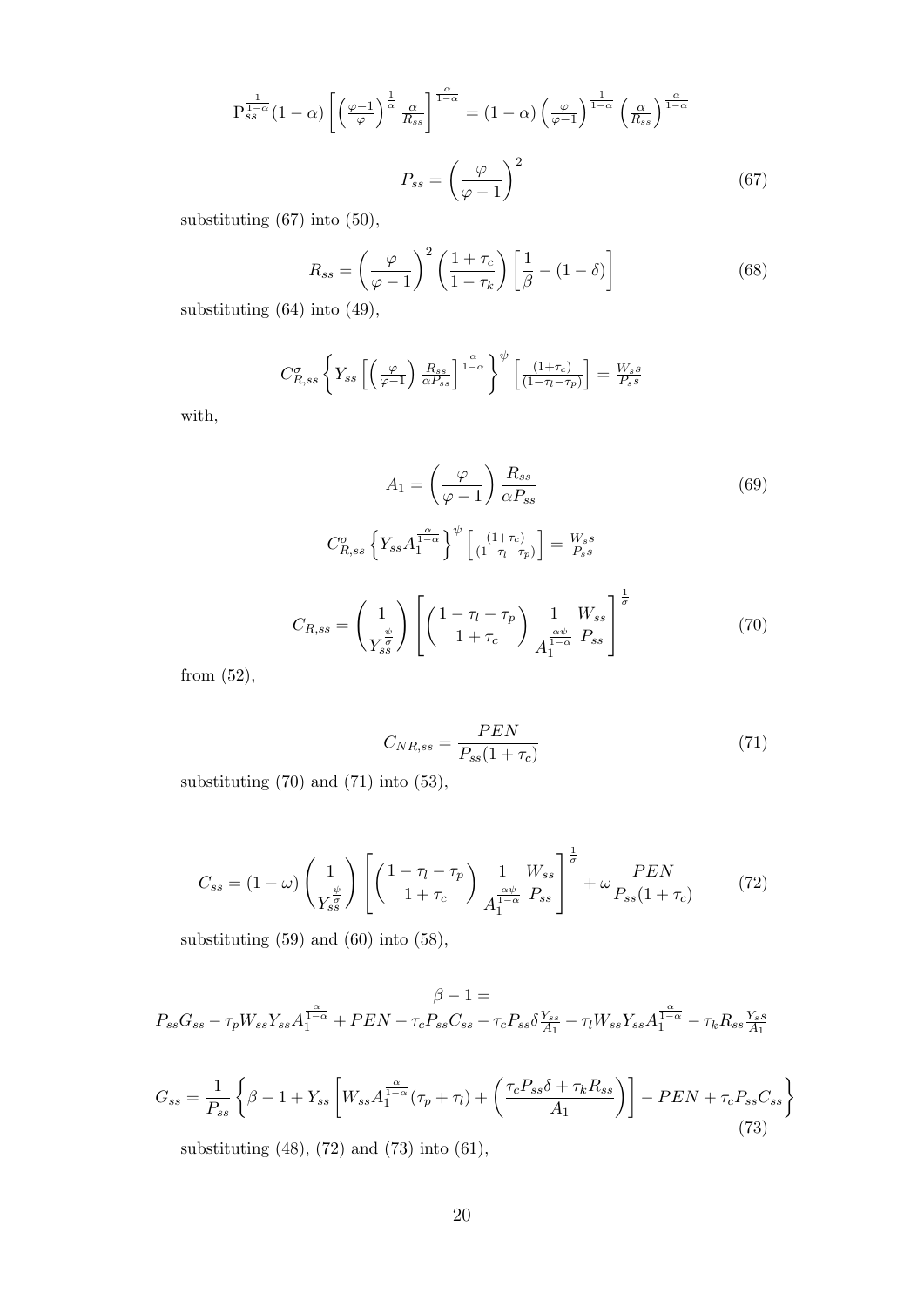$$
Y_{ss} = (1 - \omega) \left(\frac{1}{Y_{ss}^{\frac{\omega}{\sigma}}}\right) \left[ \left(\frac{1 - \tau_l - \tau_p}{1 + \tau_c}\right) \frac{1}{A_1^{\frac{\alpha \omega}{1 - \alpha}}} \frac{W_{ss}}{P_{ss}} \right]^{\frac{1}{\sigma}} + \omega \frac{PEN}{P_{ss}(1 + \tau_c)} + \frac{1}{P_{ss}}
$$

$$
\left\{\beta - 1 + Y_{ss} \left[W_{ss} A_1^{\frac{\alpha}{1 - \alpha}}(\tau_p + \tau_l) + \left(\frac{\tau_c P_{ss} \delta + \tau_k R_{ss}}{A_1}\right)\right] - PEN + \tau_c P_{ss} C_{ss} \right\} + \delta \frac{Y_{ss}}{A_1}
$$

assuming that  $\frac{\psi}{\sigma} \approx 1$ , and that,

$$
A_2 = 1 - \left[ \frac{W_{ss}}{P_{ss}} A_1^{\frac{\alpha \psi}{1-\alpha}} (\tau_p + \tau_l) + \left( \frac{\delta P_{ss} (1 + \tau_c) + \tau_k R_{ss}}{A_1 P_{ss}} \right) \right]
$$
(74)

$$
A_3 = \omega \frac{PEN}{P_{ss}(1+\tau_c)} + \left(\frac{\beta - 1}{P_{ss}}\right) - PEN \tag{75}
$$

$$
A_4 = (1 + \tau_c)(1 - \omega) \left[ \left( \frac{1 - \tau_l - \tau_p}{1 + \tau_c} \right) \frac{1}{A_1^{\frac{\alpha \psi}{1 - \alpha}}} \frac{W_{ss}}{P_{ss}} \right]^{\frac{1}{\sigma}}
$$
(76)

Thus, we have:

$$
A_2 Y_{ss} - A_3 - \frac{A_4}{Y_{ss}} = 0
$$

multiplying this equation by  $Y_{ss}$ ,

$$
A_2 Y_{ss}^2 - A_3 Y_{ss} - A_4 = 0
$$

$$
Y_{ss} = \frac{A_3 \pm \sqrt{A_3^2 + 4A_2 A_4}}{2A_2}
$$

whose only admissible response is:

$$
Y_{ss} = \frac{A_3 + \sqrt{A_3^2 + 4A_2A_4}}{2A_2} \tag{77}
$$

# Appendix B: Log-linearization - (Uhlig's Method)

The conditions for optimizing the model forms a system of nonlinear difference equations. This system has not a closed analytic solution, generally. In most cases, it is easier and more convenient to use approximations to characterize the solution of the dynamic model (Fernandez-Villaverde, 2009). This section summarizes the method of log-linear approximation customarily used in the literature.

Uhlig (1999) recommends a simple method of log-linearization of functions that do not require differentiation. Thus, consider a set of variables  $X_t$  and setting  $\widetilde{X}_t = \ln X_t - \ln X_{ss}$ . Then we can write the original variables as:  $X_t = X_{ss}e^{X_t}$ . Uhlig also proposes the following block of aid for the log-linearization:

$$
e^{(X_t + aY_t)} \approx 1 + \widetilde{X}_t + a\widetilde{Y}_t
$$

$$
\widetilde{X}_t \widetilde{Y}_t \approx 0
$$

$$
E_t \left[ a e^{\widetilde{X}_{t+1}} \right] \approx a + aE_t \left[ \widetilde{X}_{t+1} \right]
$$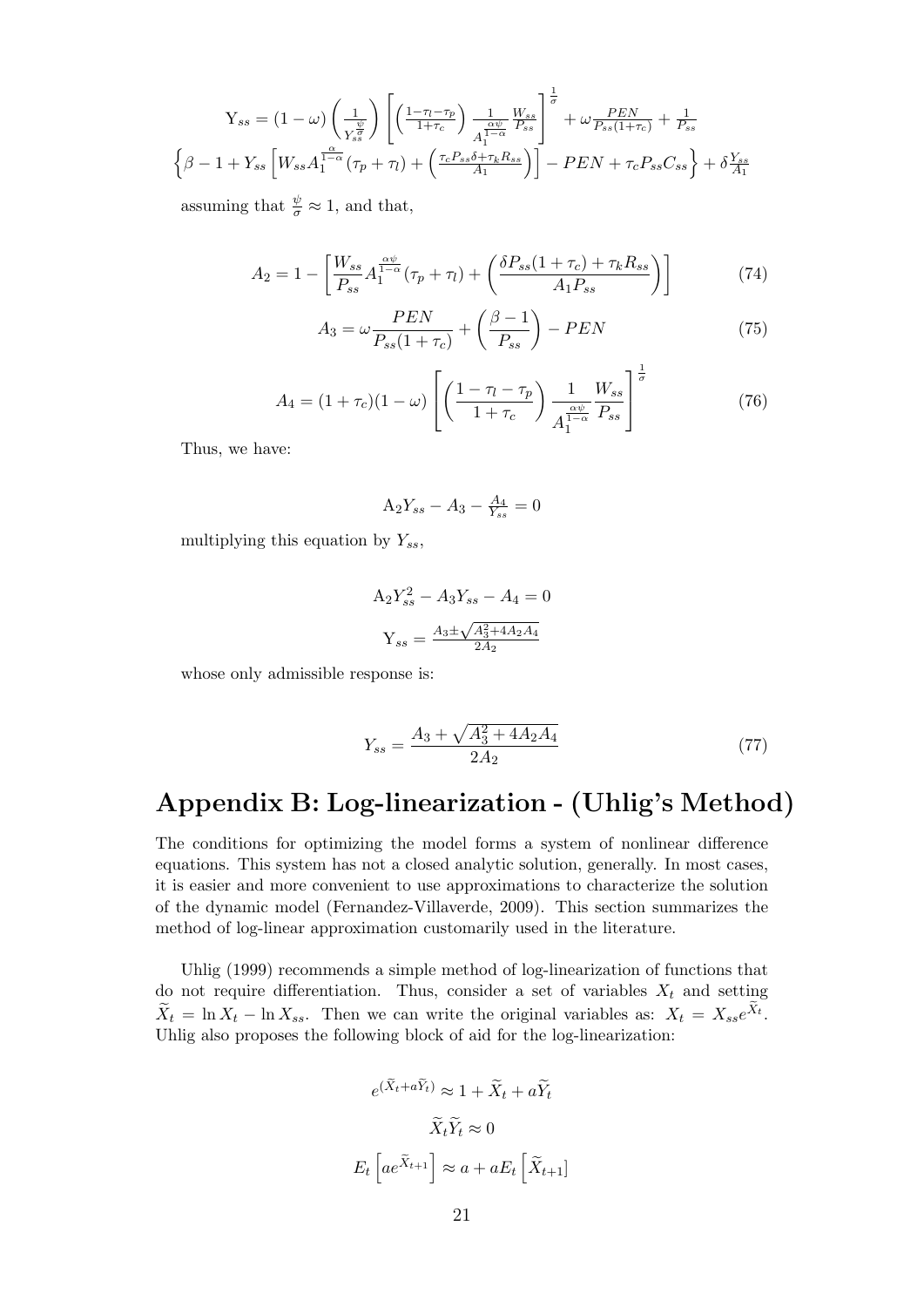From (3),

$$
K_{ss}(1 + \widetilde{K}_{t+1}) = (1 - \delta)K_{ss}(1 + \widetilde{K}_t) + I_{ss}(1 + \widetilde{I}_t)
$$

$$
K_{ss}\widetilde{K}_{t+1} = (1 - \delta)K_{ss}\widetilde{K}_t + I_{ss}\widetilde{I}_t
$$
(78)

From (10),

$$
C_{R,ss}^{\sigma} L_{ss}^{\psi}(1+\tau_c)(1+\widetilde{S}_t^L + \sigma \widetilde{C_{R,t}} + \psi \widetilde{L}_t) = \frac{W_{ss}}{P_{ss}} \left[ (1+\widetilde{W}_t - \widetilde{P}_t)(1-\tau_l - \tau_p) + \tau_l \widetilde{\phi}_t^l \right]
$$

$$
C_{R,ss}^{\sigma} L_{ss}^{\psi}(1+\tau_c)(\widetilde{S}_t^L + \sigma \widetilde{C_{R,t}} + \psi \widetilde{L}_t) = \frac{W_{ss}}{P_{ss}} \left[ (\widetilde{W}_t - \widetilde{P}_t)(1-\tau_l - \tau_p) + \tau_l \widetilde{\phi}_t^l \right] \tag{79}
$$

From (11),

$$
C_{R,ss}^{-\sigma} (1 + \widetilde{S}_{t}^{C} - \sigma \widetilde{C}_{R,t}) = \beta C_{R,ss}^{-\sigma} (1 - \delta)(1 + \widetilde{S}_{t+1}^{C} - \sigma \widetilde{C}_{R,t+1}) + \n\frac{\beta C_{R,ss}^{-\sigma} R_{ss}}{P_{ss}(1 + \tau_c)} \left[ (1 + \widetilde{S}_{t+1}^{C} - \sigma \widetilde{C}_{R,t+1} + \widetilde{R}_{t+1} - \widetilde{P}_{t+1})(1 - \tau_k) + \tau_k \widetilde{\phi}_{t+1}^k \right]
$$

$$
(\widetilde{S}_{t}^{C} - \sigma \widetilde{C}_{R,t}) = \beta (1 - \delta) (\widetilde{S}_{t+1}^{C} - \sigma \widetilde{C}_{R,t+1}) + \frac{\beta R_{ss}}{P_{ss}(1 + \tau_c)}
$$

$$
[(\widetilde{S}_{t+1}^{C} - \sigma \widetilde{C}_{R,t+1} + \widetilde{R}_{t+1} - \widetilde{P}_{t+1})(1 - \tau_k) + \tau_k \widetilde{\phi}_{t+1}^{k}]
$$
(80)

From (12),

$$
\widetilde{R^B}_t + \widetilde{S}_{t+1}^C - \widetilde{S}_t^C = \sigma(\widetilde{C}_{R,t+1} - \widetilde{C}_{R,t}) + \widetilde{\pi}_{t+1}
$$
\n(81)

From (13),

$$
(1 + \tau_c) P_{ss} C_{NRss} (\tilde{P}_t + \tilde{C}_{NR,t}) = 0
$$
\n(82)

From (14),

$$
C_{ss}\widetilde{C}_t = (1 - \omega)C_{Rss}\widetilde{C}_{R,t} + \omega C_{NRss}\widetilde{C}_{NR,t}
$$
\n(83)

From (15),

$$
\widetilde{S}_t^C = \rho_{sc} \widetilde{S}_{t-1}^C + \epsilon_{sc,t} \tag{84}
$$

From (16),

$$
\widetilde{S}_t^L = \rho_{sl} \widetilde{S}_{t-1}^L + \epsilon_{sl,t} \tag{85}
$$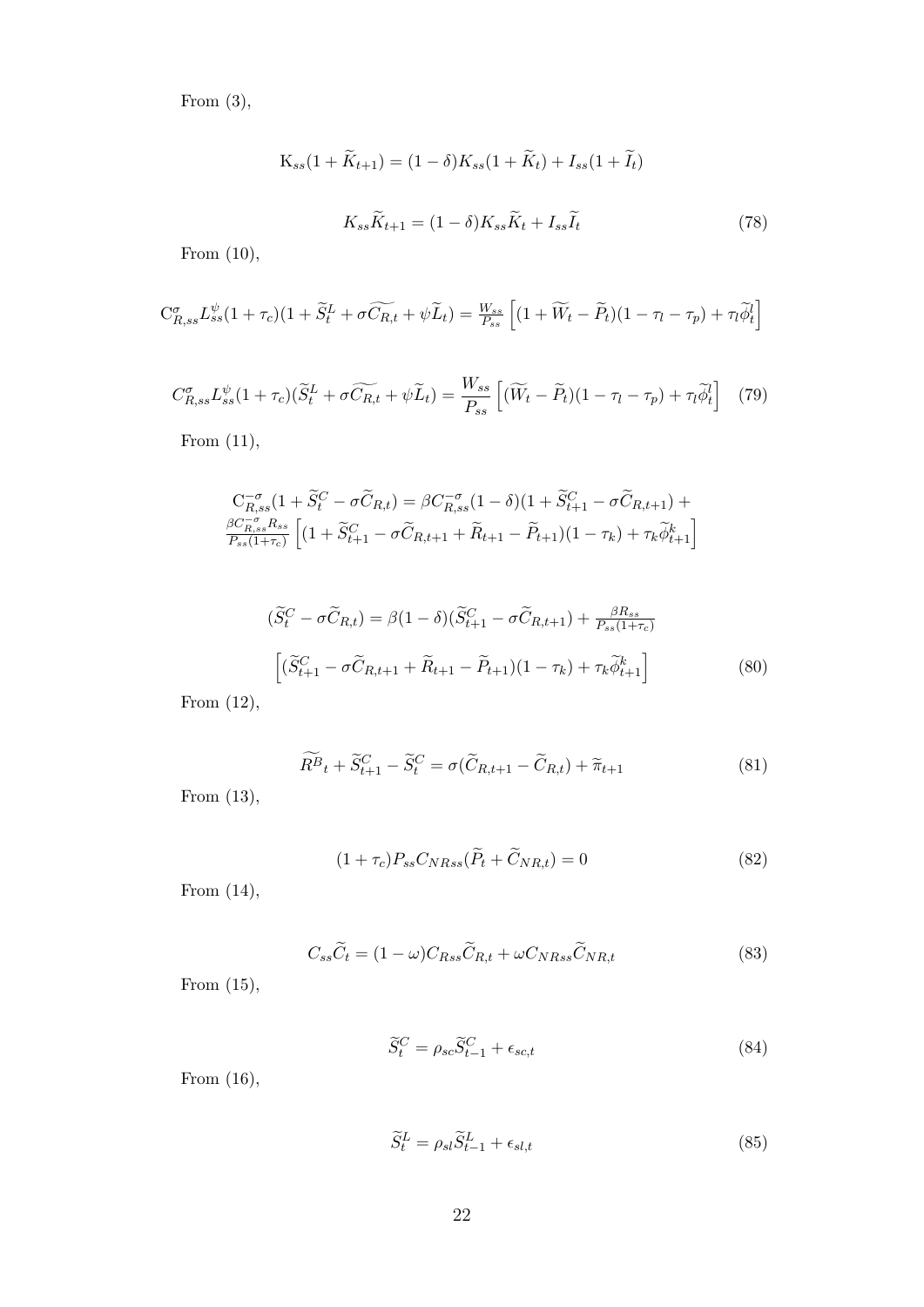From (17),

$$
\widetilde{\phi}_t^l = \rho_l \widetilde{\phi}_{t-1}^l + \epsilon_{l,t} \tag{86}
$$

From (18),

$$
\widetilde{\phi}_t^k = \rho_k \widetilde{\phi}_{t-1}^k + \epsilon_{k,t} \tag{87}
$$

From (24),

$$
\widetilde{Y}_t = \widetilde{A}_t + \alpha \widetilde{K}_t + (1 - \alpha) \widetilde{L}_t \tag{88}
$$

From (25),

$$
A_t = \rho_A A_{t-1} + \epsilon_{A,t} \tag{89}
$$

From (34),

$$
\widetilde{W}_t - \widetilde{P}_t = \widetilde{Y}_t - \widetilde{L}_t \tag{90}
$$

From (35),

$$
\widetilde{R}_t - \widetilde{P}_t = \widetilde{Y}_t - \widetilde{K}_t \tag{91}
$$

From (39) e (40),

$$
P_{j,t}^* E_t \sum_{i=0}^{\infty} (\beta \theta)^i Y_{j,t+i} = \left(\frac{\varphi - 1}{\varphi}\right) E_t \sum_{i=0}^{\infty} (\beta \theta)^i Y_{j,t+i} P_{t+i} \frac{W_{t+i}}{\sqrt{(1 - \alpha A_{t+i})}} \left[ \left(\frac{1 - \alpha}{\alpha}\right) \frac{R_{t+i}}{W_{t+i}} \right]^{\alpha}
$$

Log-linearizing the left side of the previous equation:

$$
P_{j,ss}^* Y_{j,ss} \frac{1}{1-\beta\theta} (1 + \widetilde{P}_{j,t}^*) + P_{j,ss}^* Y_{j,ss} E_t \sum_{i=0}^{\infty} (\beta\theta)^i \widetilde{Y}_{j,t+i} =
$$

Now, log-linearizing the right:

$$
= \left(\frac{\varphi - 1}{\varphi}\right) P_{ss} Y_{j,ss} \frac{W_{ss}}{(1 - \alpha)A_{ss}} \left[ \left(\frac{1 - \alpha}{\alpha}\right) \frac{R_{ss}}{W_{ss}} \right]^{\alpha} E_t \sum_{i=0}^{\infty} (\beta \theta)^i
$$
  

$$
\left[1 + \widetilde{P}_{t+i} + \widetilde{Y}_{j,t+i} + (1 - \alpha)(\widetilde{W}_{t+i} + \widetilde{R}_{t+i}^f) - \widetilde{A}_{t+i} + \alpha \widetilde{R}_{t+i} \right]
$$

at steady state,

$$
\left(\frac{\varphi-1}{\varphi}\right) = \frac{1}{\frac{W_{ss}}{(1-\alpha)Ass} \left[\left(\frac{1-\alpha}{\alpha}\right) \frac{Rs_s}{R_{ss}^f W_{ss}}\right]^{\alpha}}
$$

thus,

$$
= P_{ss} Y_{j,ss} E_t \sum_{i=0}^{\infty} (\beta \theta)^i \left[ 1 + \widetilde{P}_{t+i} + \widetilde{Y}_{j,t+i} + (1 - \alpha) \widetilde{W}_{t+i} - \widetilde{A}_{t+i} + \alpha \widetilde{R}_{t+i} \right]
$$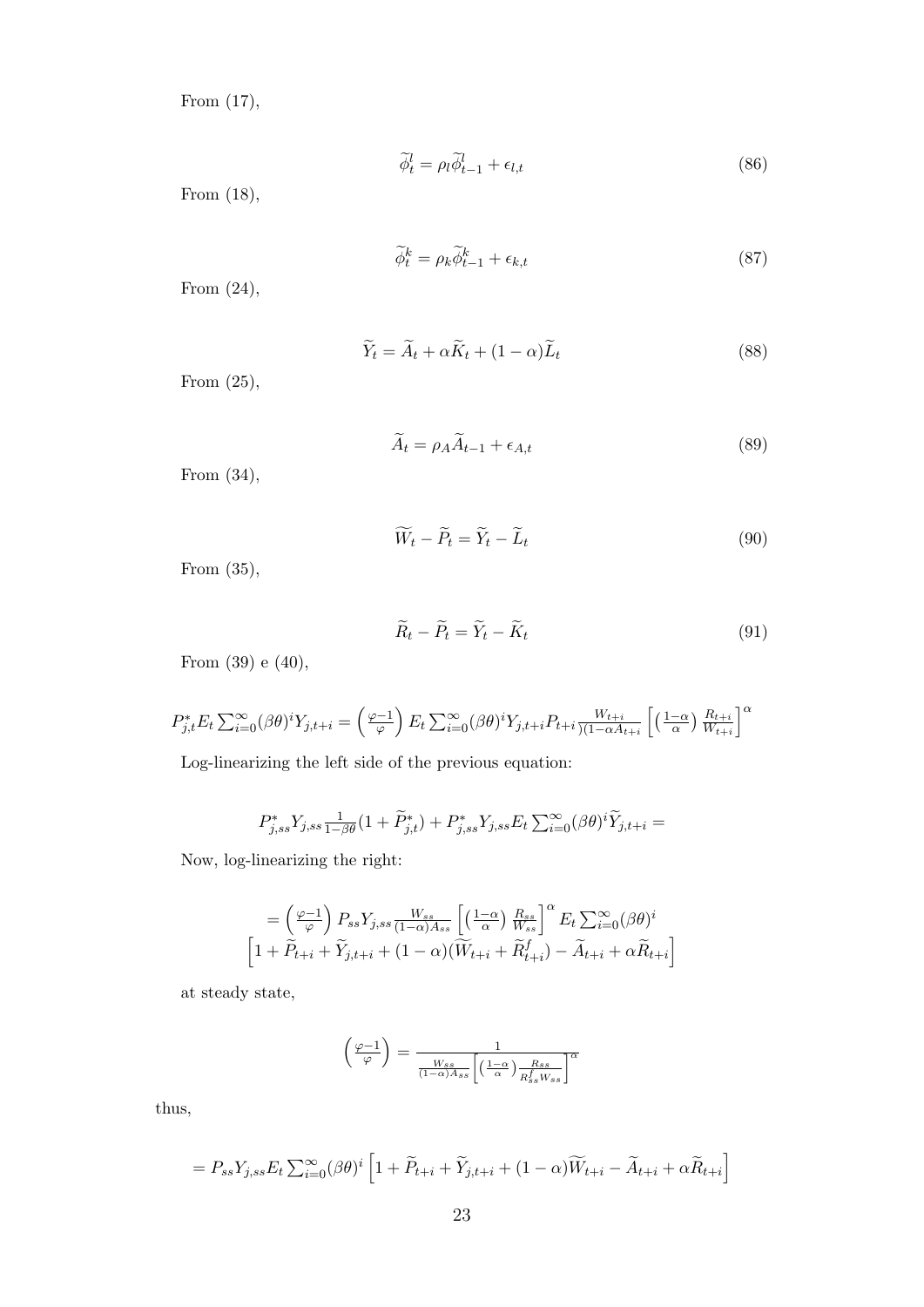joining the two sides:

$$
\widetilde{P}_{j,t}^* = (1 - \beta \theta) E_t \sum_{i=0}^{\infty} (\beta \theta)^i \left[ \widetilde{P}_{t+i} + (1 - \alpha) \widetilde{W}_{t+i} - \widetilde{A}_{t+i} + \alpha \widetilde{R}_{t+i} \right]
$$
(92)

and,

$$
\widetilde{P}_t = \theta \widetilde{P}_{t-1} + (1 - \theta) \widetilde{P}_{j,t}^* \tag{93}
$$

substituting (92) into (93),

$$
\widetilde{P}_t = \theta \widetilde{P}_{t-1} + (1 - \theta)(1 - \beta \theta) E_t \sum_{i=0}^{\infty} (\beta \theta)^i \left[ \widetilde{P}_{t+i} + (1 - \alpha) \widetilde{W}_{t+i} - \widetilde{A}_{t+i} + \alpha \widetilde{R}_{t+i} \right] \tag{94}
$$

Multiplying both sides of equation (94) by  $(1 - \beta \theta L^{-1})$ , knowing that  $LX_t =$  $X_{t-1}$  and  $X_{t+1} = L^{-1}X_t$ , and starting from the left side of the equation (94),

$$
(1 - \beta \theta L^{-1})\widetilde{P}_t = \widetilde{P}_t - \beta \theta \widetilde{P}_{t+1}
$$

Now, working the right side,

$$
= (1 - \beta \theta L^{-1}) \left\{ \theta \widetilde{P}_{t-1} + (1 - \theta)(1 - \beta \theta) E_t \sum_{i=0}^{\infty} (\beta \theta)^i \right\}
$$

$$
\left[ \widetilde{P}_{t+i} + (1 - \alpha) \widetilde{W}_{t+i} - \widetilde{A}_{t+i} + \alpha \widetilde{R}_{t+i} \right]
$$

$$
= \theta \widetilde{P}_{t-1} + (1 - \theta)(1 - \beta \theta) E_t \sum_{i=0}^{\infty} (\beta \theta)^i \left[ \widetilde{P}_{t+i} + (1 - \alpha) \widetilde{W}_{t+i} - \widetilde{A}_{t+i} + \alpha \widetilde{R}_{t+i} \right]
$$

$$
- \beta \theta \theta \widetilde{P}_t - \beta \theta (1 - \theta)(1 - \beta \theta) E_t \sum_{i=0}^{\infty} (\beta \theta)^i
$$

$$
\left[ \widetilde{P}_{t+1+i} + (1 - \alpha) \widetilde{W}_{t+1+i} - \widetilde{A}_{t+1+i} + \alpha \widetilde{R}_{t+1+i} \right]
$$

$$
= \theta \widetilde{P}_{t-1} + (1 - \theta)(1 - \beta \theta) \left[ \widetilde{P}_t + (1 - \alpha) \widetilde{W}_t - \widetilde{A}_t + \alpha \widetilde{R}_t \right] - \beta \theta \theta \widetilde{P}_t
$$

joining the two sides,

$$
\widetilde{P}_t - \beta \theta \widetilde{P}_{t+1} =
$$
\n
$$
\theta \widetilde{P}_{t-1} - \beta \theta \theta \widetilde{P}_t + (1 - \theta)(1 - \beta \theta) \left[ (1 - \alpha) \widetilde{W}_t - \widetilde{A}_t + \alpha \widetilde{R}_t \right] + \widetilde{P}_t - \beta \theta \widetilde{P}_t - \theta \widetilde{P}_t + \beta \theta \theta \widetilde{P}_t
$$
\n
$$
\theta (\widetilde{P}_t - \widetilde{P}_{t-1}) = \beta \theta (\widetilde{P}_{t+1} - \widetilde{P}_t) + (1 - \theta)(1 - \beta \theta) \left[ (1 - \alpha) \widetilde{W}_t - \widetilde{A}_t + \alpha \widetilde{R}_t \right]
$$
\n
$$
\widetilde{\Pi}_t = \beta \widetilde{\Pi}_{t+1} + \frac{(1 - \theta)(1 - \beta \theta)}{\theta} \left[ (1 - \alpha) \widetilde{W}_t - \widetilde{A}_t + \alpha \widetilde{R}_t \right] \tag{95}
$$

From (41),

$$
\beta(\widetilde{B}_{t+1} - \widetilde{R}_t^B) - \widetilde{B}_t = P_{ss}G_{ss}(\widetilde{P}_t + \widetilde{G}_t) - BAL_{ss}\widetilde{BAL}_t - TAX_{ss}\widetilde{TAX}_t
$$
 (96)  
From (42),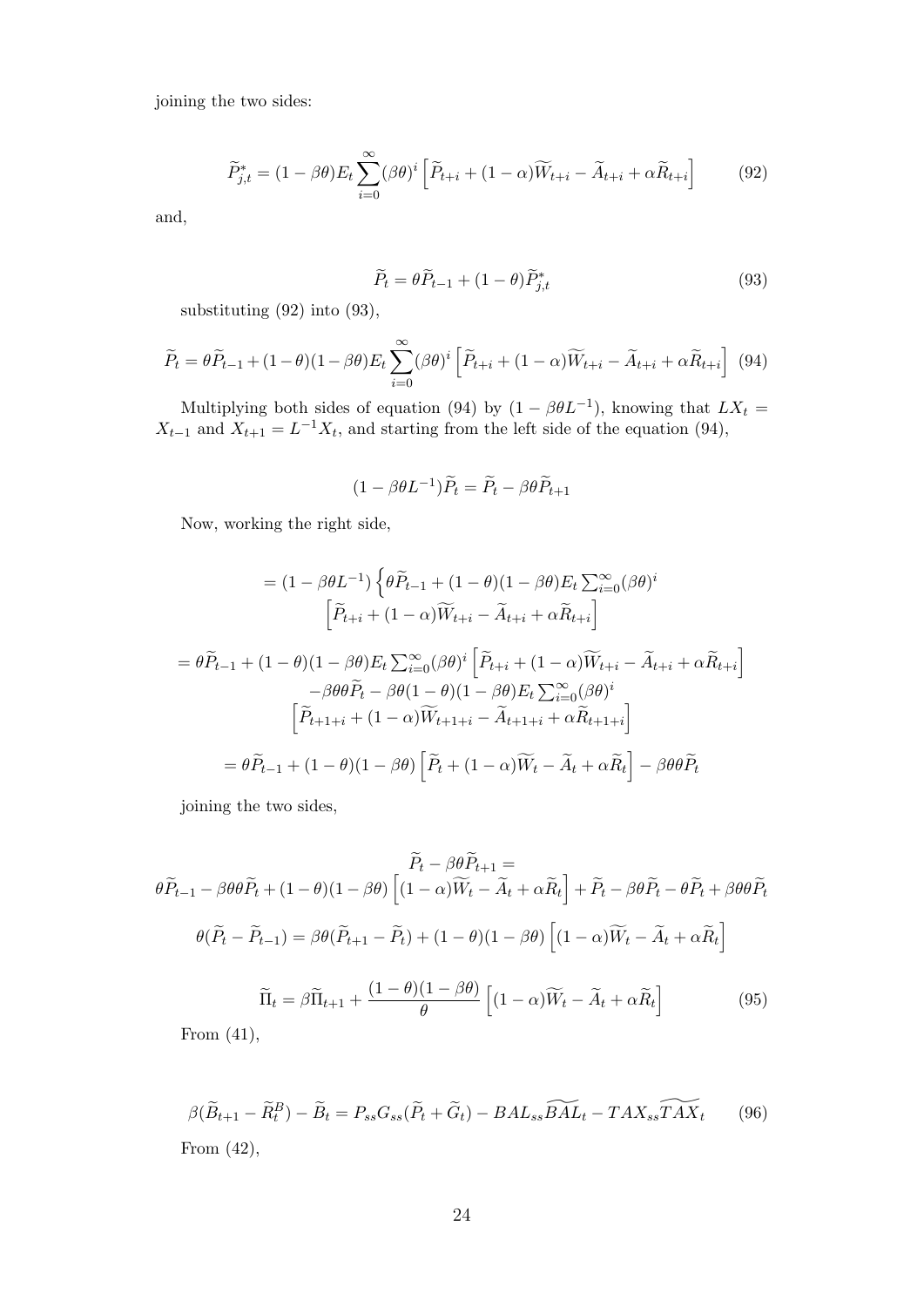$$
G_{ss}\widetilde{G}_t = \chi B_{ss}\widetilde{B}_t \tag{97}
$$

From (43),

$$
\widetilde{\text{TAX}_{ss}\mathcal{TAX}_{t}} = P_{ss}\tau_{c}\left[C_{ss}(\widetilde{P}_{t} + \widetilde{C}_{t}) + I_{ss}(\widetilde{P}_{t} + \widetilde{I}_{t})\right]
$$

$$
+ W_{ss}L_{ss}\tau_{l}(\widetilde{W}_{t} + \widetilde{L}_{t} - \widetilde{\phi}_{t}^{l}) + R_{ss}K_{ss}\tau_{k}(\widetilde{R}_{t} + \widetilde{K}_{t} - \widetilde{\phi}_{t}^{k})
$$
(98)

From 
$$
(44)
$$
,

 $BAL_{ss}\widetilde{BAL}_{t} = W_{ss}L_{ss}\tau_{p}(\widetilde{W}_{t} + \widetilde{L}_{t})$ (99)

From (45),

$$
R_{ss}^B \widetilde{R}_t^B = a Y_{ss} \widetilde{Y}_t + b \pi_{ss} \widetilde{\pi}_t \tag{100}
$$

From (46),

$$
\widetilde{\pi}_t = \widetilde{P}_t - \widetilde{P}_{t-1} \tag{101}
$$

From (47),

$$
Y_{ss}\widetilde{Y}_t = C_{ss}\widetilde{C}_t + G_{ss}\widetilde{G}_t + I_{ss}\widetilde{I}_t
$$
\n(102)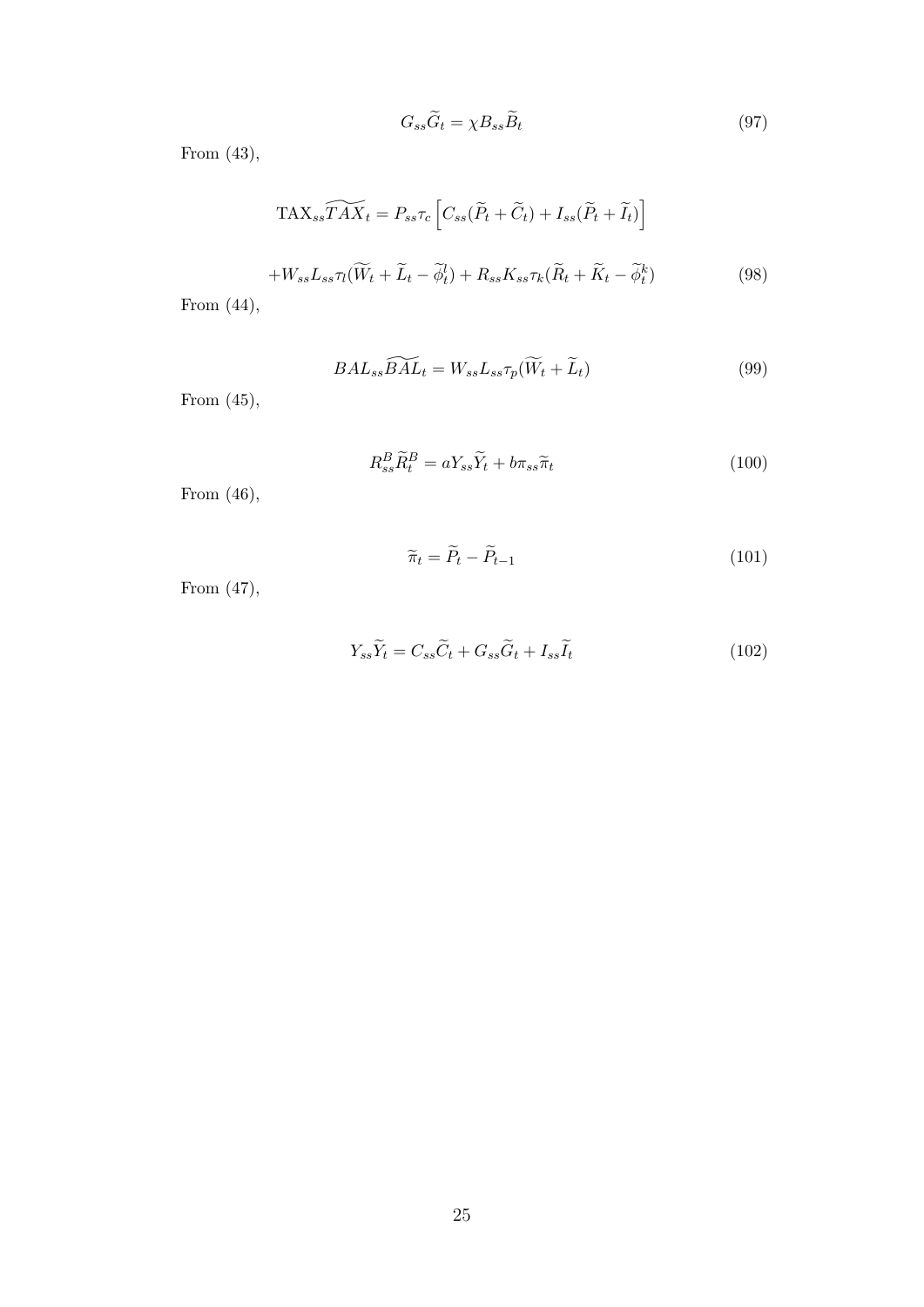# Appendix C: Results of Shocks in Dynare.



Figure 3: Stochastic shocks in the tax rates on labor income Source: Prepared by the authors.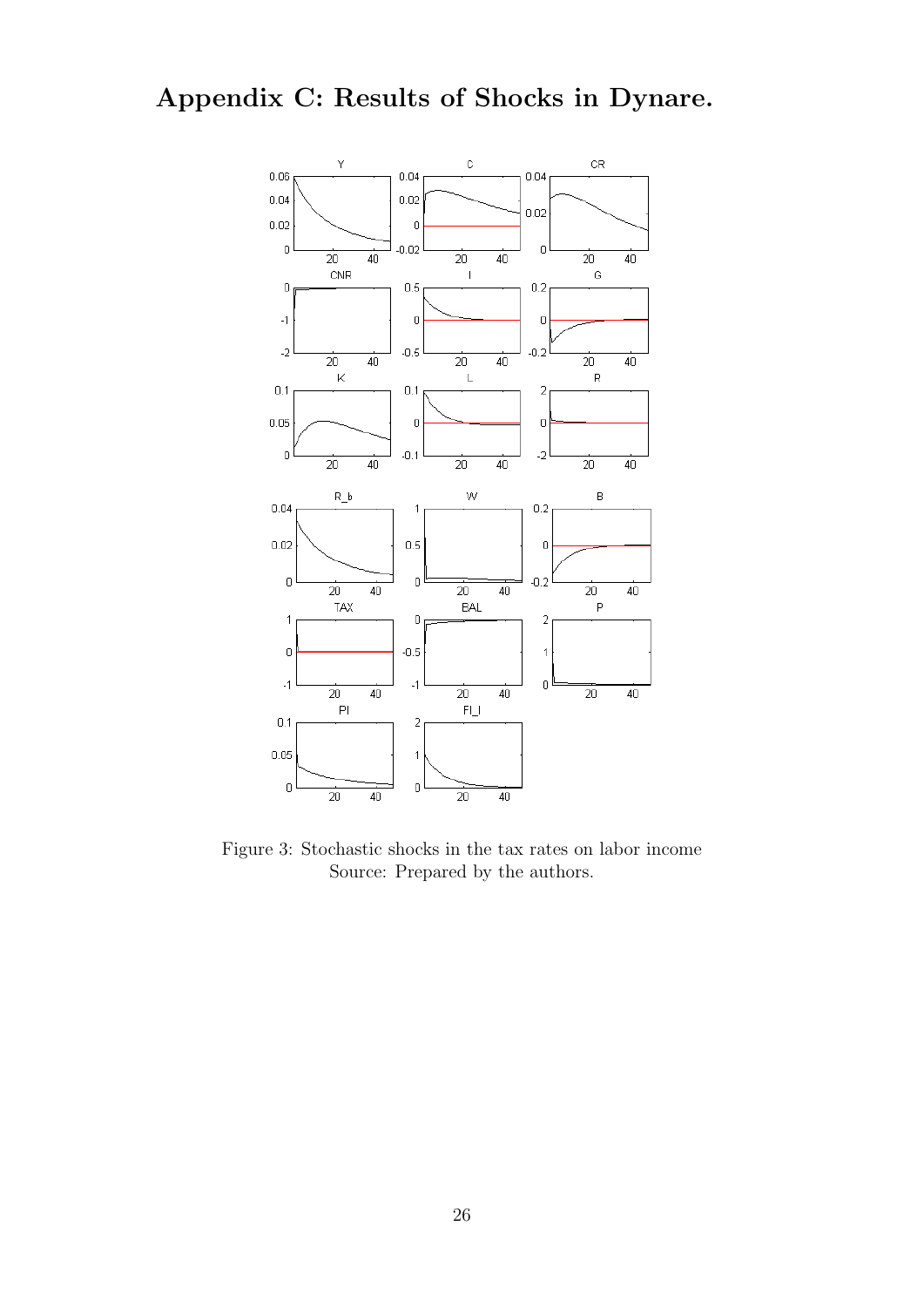

Figure 4: Stochastic shocks in the tax rates on capital income. Source: Prepared by the authors.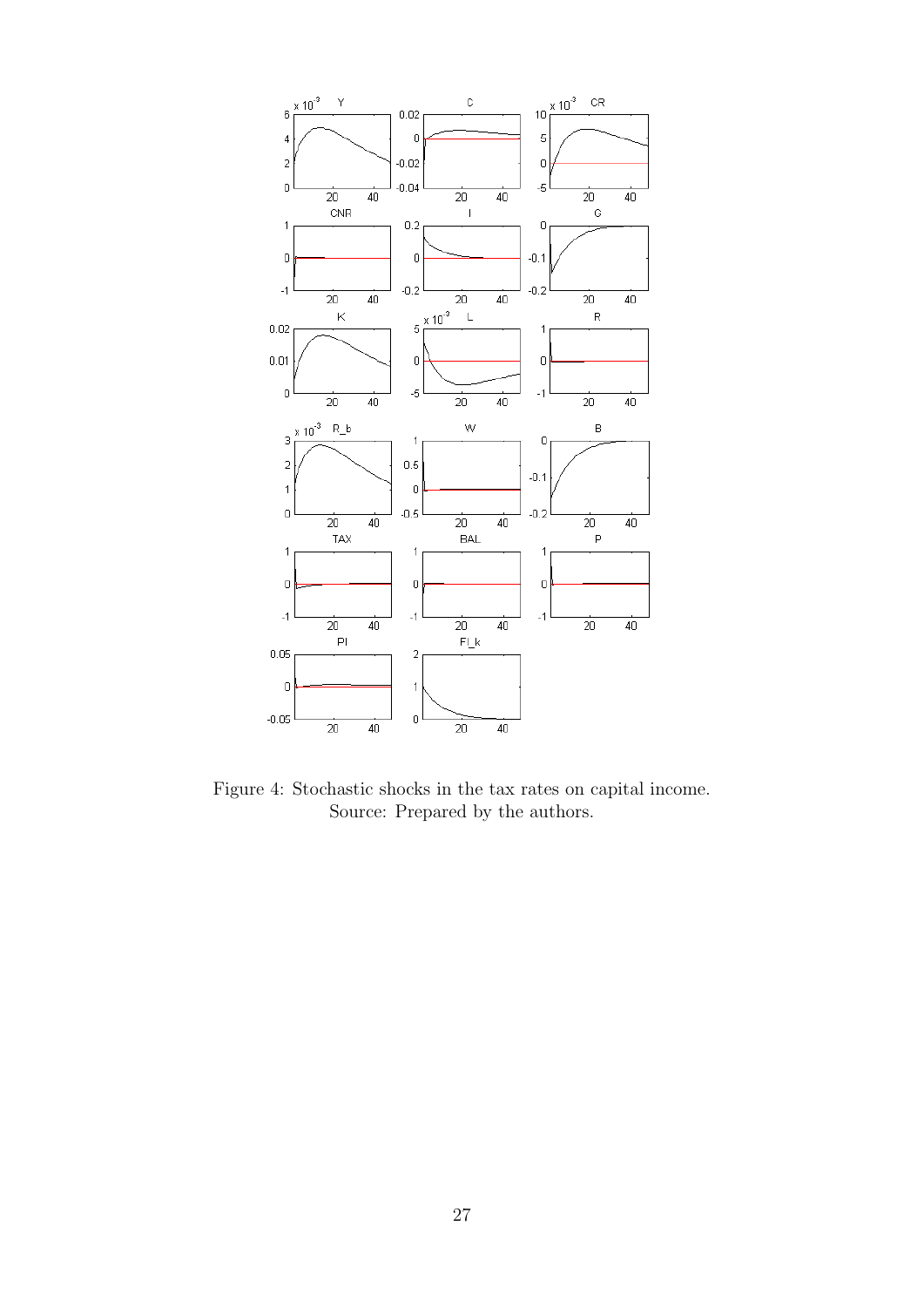

Figure 5: Shock in the productivity. Source: Prepared by the authors.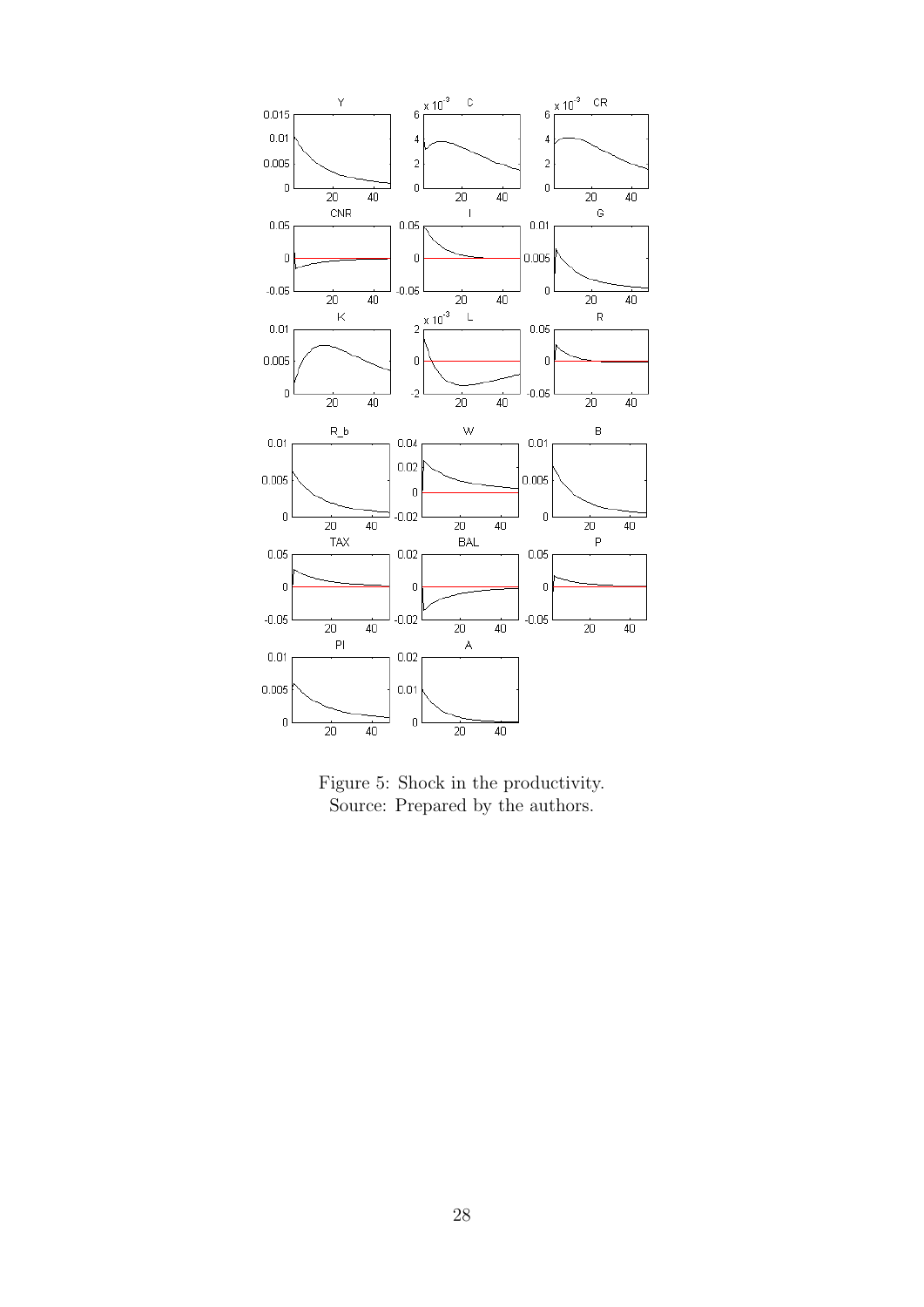

Figure 6: Shock in the intertemporal choice. Source: Prepared by the authors.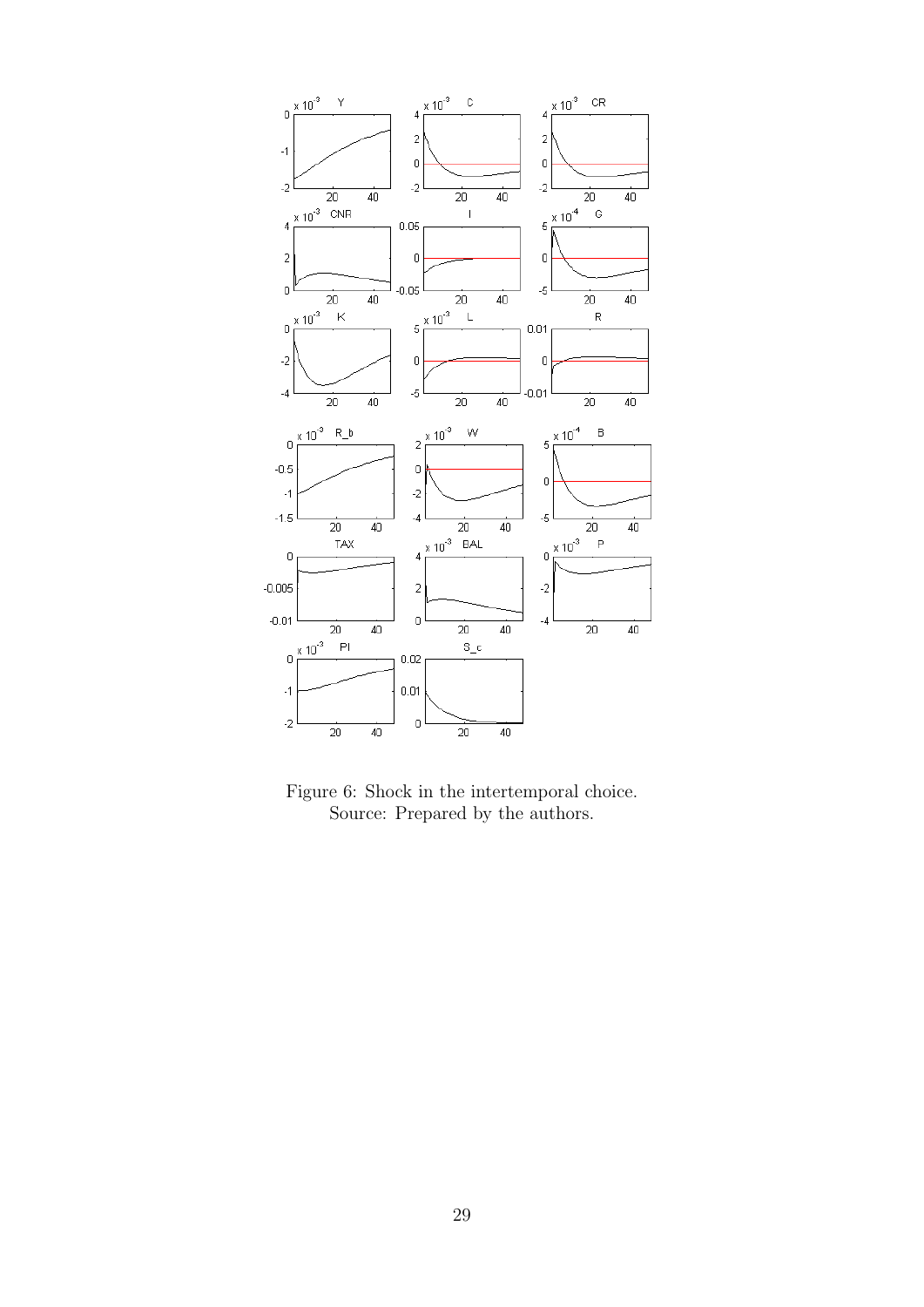

Figure 7: Shock in the labor supply. Source: Prepared by the authors.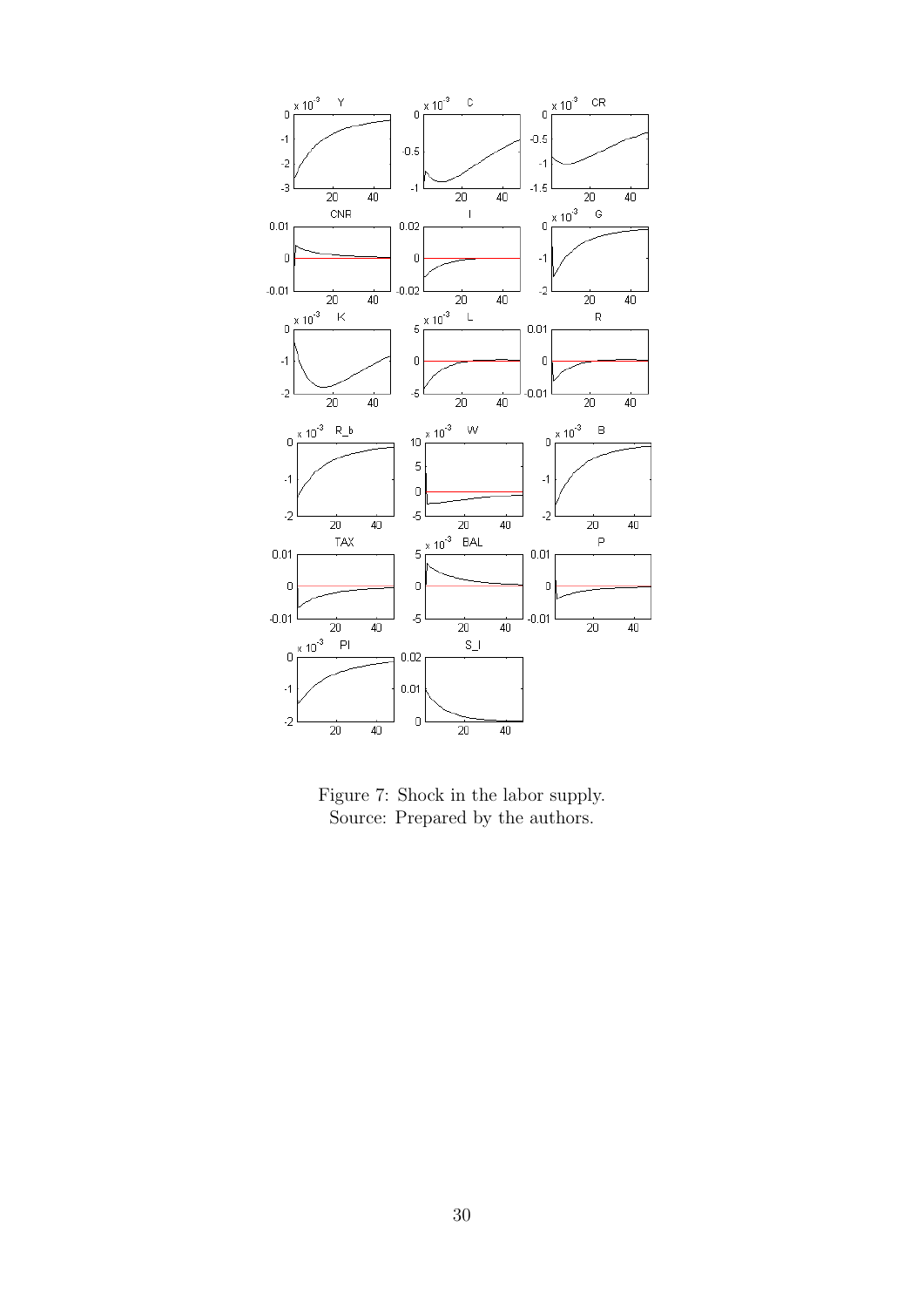# Bibliography

Adjemian, S., Bastani, H., Juillard, M., Mihoubi, F., Perendia, G., Ratto, M., and Villemot, S. 2011. Dynare: Reference manual, version 4. Available in: http://www.

dynare.org/wp-repo/dynarewp001.pdf. Accessed: fevereiro 2, 2013.

Araújo, C. H. V. and Ferreira, P. C. G. 1999. Reforma Tributária, Efeitos Alocativos e Impactos de Bem-Estar. Rio de Janeiro: Revista Brasileira de Economia. v. 53(2), p. 133-166.

Bosca, J., Diaz, A., Domenech, R., Ferri, J., Perez, E., and Puch, L. 2010. A Rational Expectations Model for Simulation and Policy Evaluation of the Spanish Economy. SERIEs, 1(1).

Calvo, G. 1983.

textbfStaggered Prices in A Utility-Maximizing Framework. Journal of Monetary Economics, 12, p. 383-398.

Cavalcanti, M. A. F. H., and Silva, N. L. 2010. Impactos de Políticas de Desoneração do Setor Produtivo: Uma Avaliação a Partir de um Modelo de Gerações Superpostas. Estudos Econômicos, v.  $40(4)$ , p. 943-966.

Cavalcanti, M. A. F. H., and Vereda, L. 2010. Propriedades dinamicas de um modelo DSGE com parametrizacoes alternativas para o Brasil. Ipea, Texto para Discussão, n 1588.

Chari, VV., Kehoe, P. and McGrattan, E.R. 2007. Business cycle accounting. Econometrica 75:781836.

Christoffel, K. and Kuester, K. 2008. Resuscitating the wage channel in models with unemployment fluctuations. Journal of Monetary Economics, 55:865887.

Christoffel, K., Kuester, K. and Linzert, T. 2009. The role of labor markets for euro area monetary policy. European Economic Review, 53:908936.

Clarida, R., Gali, J. and Gertler, M. 2002. A simple framework for international monetary policy analysis. Journal of Monetary Economics, 49:879904.

Coenen, G., and Straub, R.. 2004.

textbfNon-ricardian households and fiscal policy in an estimated DSGE modelo to the Euro Area. Mimeo.

Colciago, A., Muscatelli, V. A., Ropele, T., and Tirelli, P.. 2006. The role of fiscal policy in a monetary union: Are national automatic stabilizers efective? ECONSTOR, Working Paper, 1682.

Dallari, P. 2012. Testing rule-of-thumb using irfs matching. Departamento de Economía Aplicada - Universidade de Vigo.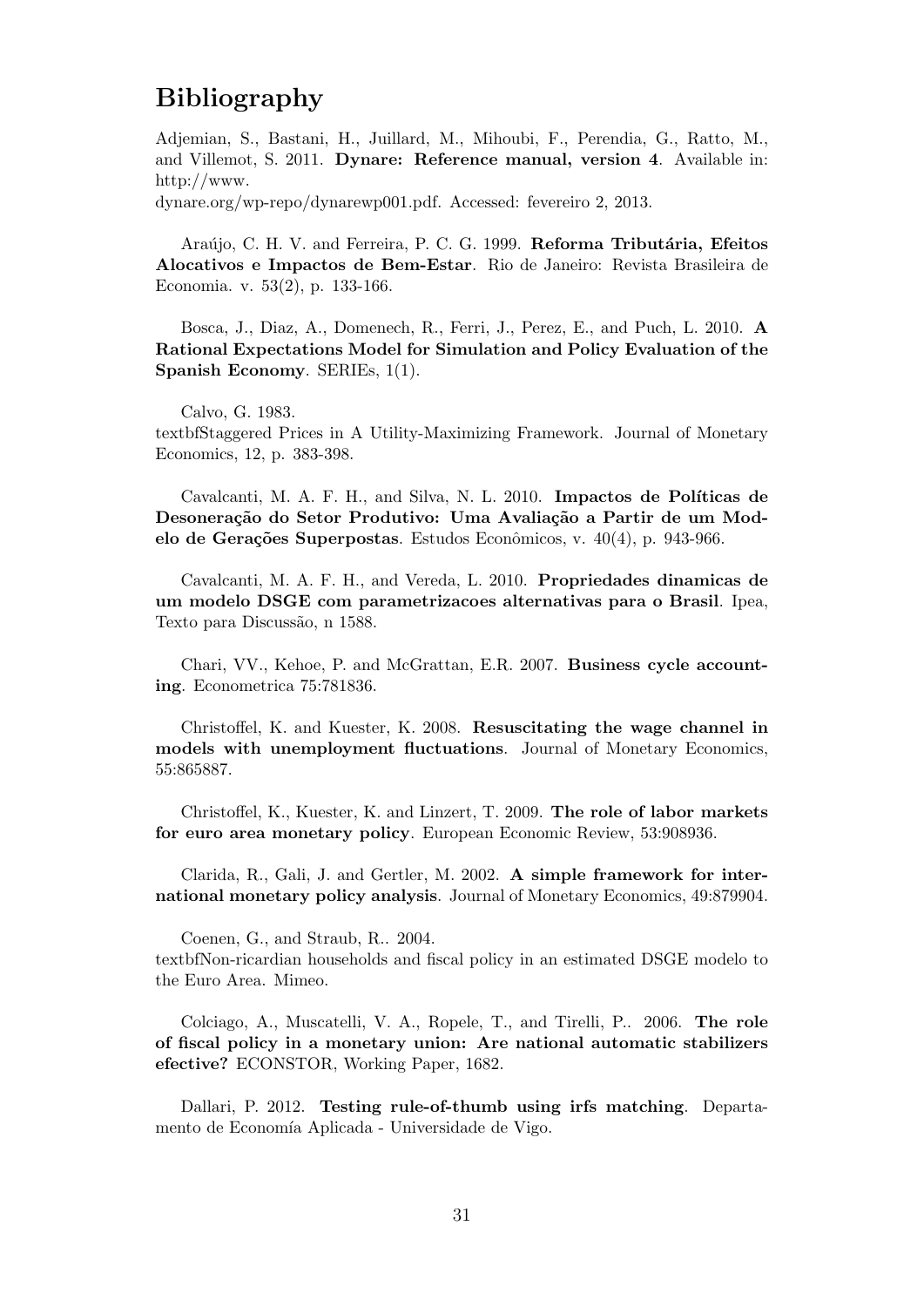Diaz, S. O. 2012. A model of rule-of-thumb consumers with nominal price and wage rigidities. Bando de La Republica - Colombia, Borradores de Economia, 707.

Dixit, A. K. and Stiglitz, J. E. 1977. Monopolistic competition and optimum product diversity. The American Economic Review, 67, p. 297-308.

Fernandez-Villaverde, J. 2009. The Econometrics of DSGE Models. NBER Working Papers 14677.

Forni, L., Monteforte, L., and Sessa, L. 2009. The general equilibrium effects of fiscal policy: Estimates for the euro area. Journal of Public Economics, 93, 559 - 585.

Furlanetto, F., and Seneca, M. 2007. Rule-of-thumb consumers, productivity and hours. Norges Bank, Working Paper, 5.

Gali, J. 2008. Monetary Policy, Inflaction, and the Business Cycle: An Introduction to the New Keynesian Framework. New Jersey: Princeton University Press. 203 p.

Gali, J. and Monacelli, T. 2005. Monetary policy and exchange rate volatility in a small open economy. Review of Economic Studies, 72:707734.

Gali, J., Lopez-Salido, J. D., and Valles, J. 2007. Understanding the effects of government spending on consumption. Journal of the European Economic Association, 5(1), 227 - 270.

Gertler, M. and Karadi, P. 2011. A model of unconventional monetary policy. Journal of Monetary Economics, 58, 1734.

Giambiagi, F. and Além, A. C. 2008. Finanças Públicas: Teoria e Prática no Brasil. Rio de Janeiro: Elseiver, p . 496.

Hall, R. 1997. Macroeconomic fluctuations and the allocation of time. J Labor Econ 15(1):223250.

Itawa, Y. 2009. Fiscal policy in an estimated DSGE model of the Japanese economy: Do non-ricardian households explain all? ESRI Discussion Paper Series, 216.

Kanczuk, F. 2002. Juros reais e ciclos reais brasileiros. Revista Brasileira de Economia, 56, 249 - 267.

Kydland, F., and Prescott, E. 1982. Time to build and aggregate fluctuations. Econometrica, 50, 1350 - 1372.

Lim, G. C. and McNelis, P. D. 2008. Computational Macroeconomics for The Open Economy. Cambridge: The MIT Press. p. 231.

Lledo, V. D. 2005. Tax systems under fiscal ajustment: a dynamic CGE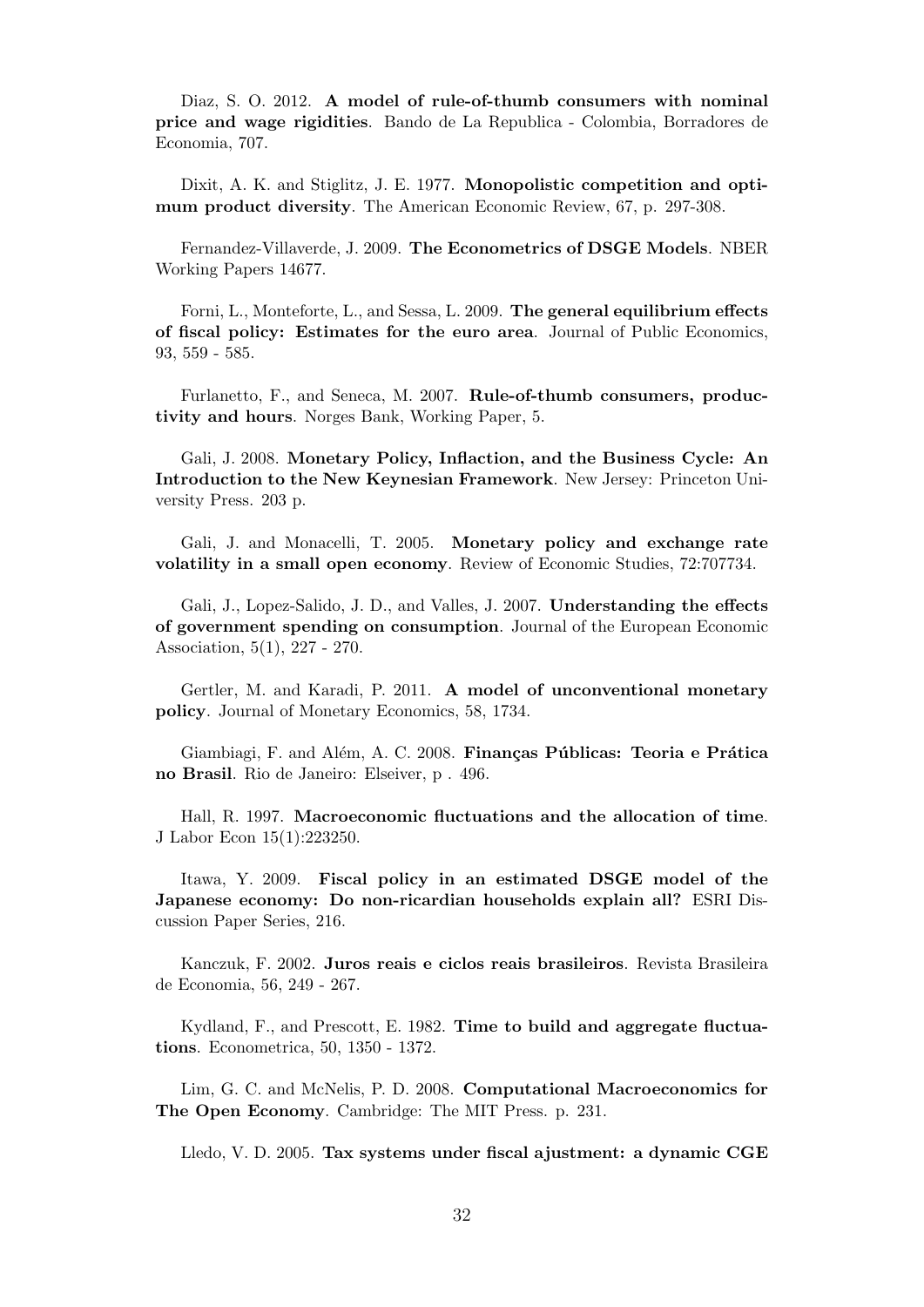analysis of the Brazilian tax reform. IMF Working Paper 04/142.

Mayer, E., and Stahler, N. 2009. Simple fiscal policy rules: Two cheers for a debt brake! XVI Encuentro de Economia Publica.

Mayer, E., Moyen, S., and Stahler, N. 2010. Fiscal expenditures and unemployment: A DSGE perspective. ECONSTOR, Working Paper, E6 - V3.

Menezes, F. M. S. and Barreto, F. 1999. Reforma Tributária no Brasil: lições de um modelo de equílibrio geral aplicado. Fortaleza: Revista Econômica do Nordeste. v. 30, n. especial, p. 524-535.

Motta, G., and Tirelli, P. 2010. Rule-of-thumb consumers, consumption habits and the taylor principle. University of Milan - Bicocca, Working Paper Series, 194.

Paes, N. L. and Bugarin, M. N. 2006. Reforma Tributária: impactos distributivos, sobre o bem-estar e a progressividade. Rio de Janeiro: Revista Brasileira de Economia. v.60, n.1, p. 33-56.

Pereira, R. C. and Ferreira, P. C. 2010. Avaliação dos Impactos Macro-Econômicos e de Bem-Estar da Reforma Tributária no Brasil. Rio de Janeiro: Revista Brasileira de Economia. v.64, n.2, p. 191-208.

Primiceri, G.E, Schaumburg, E. and Tambalotti, A. 2006. Intertemporal disturbances. NBER Working Paper No. 12243.

Ravenna, F. and Walsh, C. E. 2006. Optimal monetary policy with the cost channel. Journal of Monetary Economics, 53(2):199216.

Salami, C. and Fochezatto, A. 2009. Avaliando os impactos de políticas tribut´arias sobre a economia brasileira com base em um modelo de equilíbrio geral de gerações superpostas. Rio de Janeiro: Revista Brasileira de Economia. v. 63, n. 3. p. 299-314.

Sandford, C. 1993. Key issues in tax reform Fiscal publications.

Santana, P. J., Cavalcanti, T. V. and Leitão, N. 2012. **Impactos de Longo** Prazo de Reformas Fiscais sobre a Economia Brasileira. Rio de Janeiro: Revista Brasileira de Economia. v. 66, n.2, p. 247-269.

Stahler, N., and Thomas, C. 2011. Fimod a DSGE model for fiscal policy simulations. Banco de Espana, Documentos de Trabajo, 1110.

Swarbrick, J. 2012. Optimal fiscal policy in a dsge model with heterogeneous agents. Master thesis, School of Economics, University of Surrey.

Taylor, J. B. 1993. Discretion versus Policy Rules in Practice. Carnegie Rochester Conferences Series on Public Policy, 39, North-Holland, 195-214.

Teles, V. K. and Andrade, J. P. 2006. Reformas tributária e previdenciária